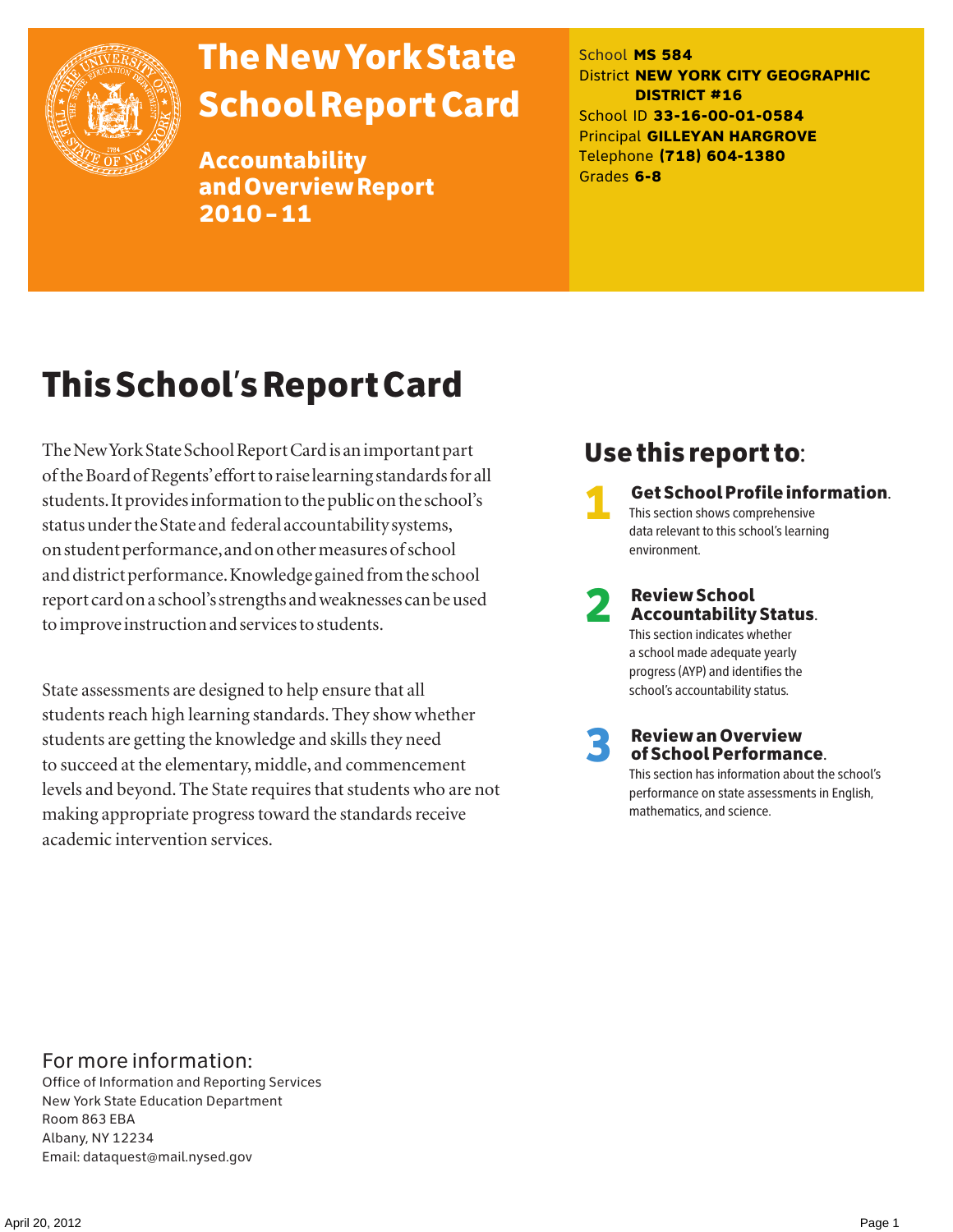This section shows comprehensive data relevant to this school's learning environment, including information about enrollment, average class size, and teacher qualifications.

# Enrollment

|                            | $2008 - 09$ | 2009-10 | $2010 - 11$ |
|----------------------------|-------------|---------|-------------|
| Pre-K                      | 0           | 0       | 0           |
| Kindergarten               | 0           | 0       | 0           |
| Grade 1                    | 0           | 0       | 0           |
| Grade 2                    | 0           | 0       | 0           |
| Grade 3                    | 0           | 0       | 0           |
| Grade 4                    | 0           | 0       | 0           |
| Grade 5                    | 0           | 0       | 0           |
| Grade 6                    | 87          | 72      | 54          |
| <b>Ungraded Elementary</b> | 10          | 0       | 0           |
| Grade 7                    | 94          | 97      | 71          |
| Grade 8                    | 96          | 100     | 99          |
| Grade 9                    | 0           | 0       | 0           |
| Grade 10                   | 0           | 0       | 0           |
| Grade 11                   | 0           | 0       | 0           |
| Grade 12                   | 0           | 0       | 0           |
| <b>Ungraded Secondary</b>  | 16          | 0       | 0           |
| Total K-12                 | 303         | 269     | 224         |

### Enrollment Information

*Enrollment* counts are as of Basic Educational Data System (BEDS) day, which is typically the first Wednesday of October of the school year. Students who attend BOCES programs on a part-time basis are included in a school's enrollment. Students who attend BOCES on a full-time basis or who are placed full time by the district in an out-of-district placement are not included in a school's enrollment. Students classified by schools as "pre-first" are included in first grade counts.

### Average Class Size

|                      | $2008 - 09$ | $2009 - 10$ | $2010 - 11$ |
|----------------------|-------------|-------------|-------------|
| <b>Common Branch</b> |             |             |             |
| Grade 8              |             |             |             |
| English              | 40          | 40          | 24          |
| <b>Mathematics</b>   | 40          | 40          | 25          |
| Science              | 30          | 30          | 24          |
| Social Studies       |             |             | 25          |
| Grade 10             |             |             |             |
| English              |             |             |             |
| <b>Mathematics</b>   |             |             |             |
| Science              |             |             |             |
| Social Studies       |             |             |             |

### Average Class Size Information

*Average Class Size* is the total registration in specified classes divided by the number of those classes with registration. *Common Branch* refers to self-contained classes in Grades 1–6.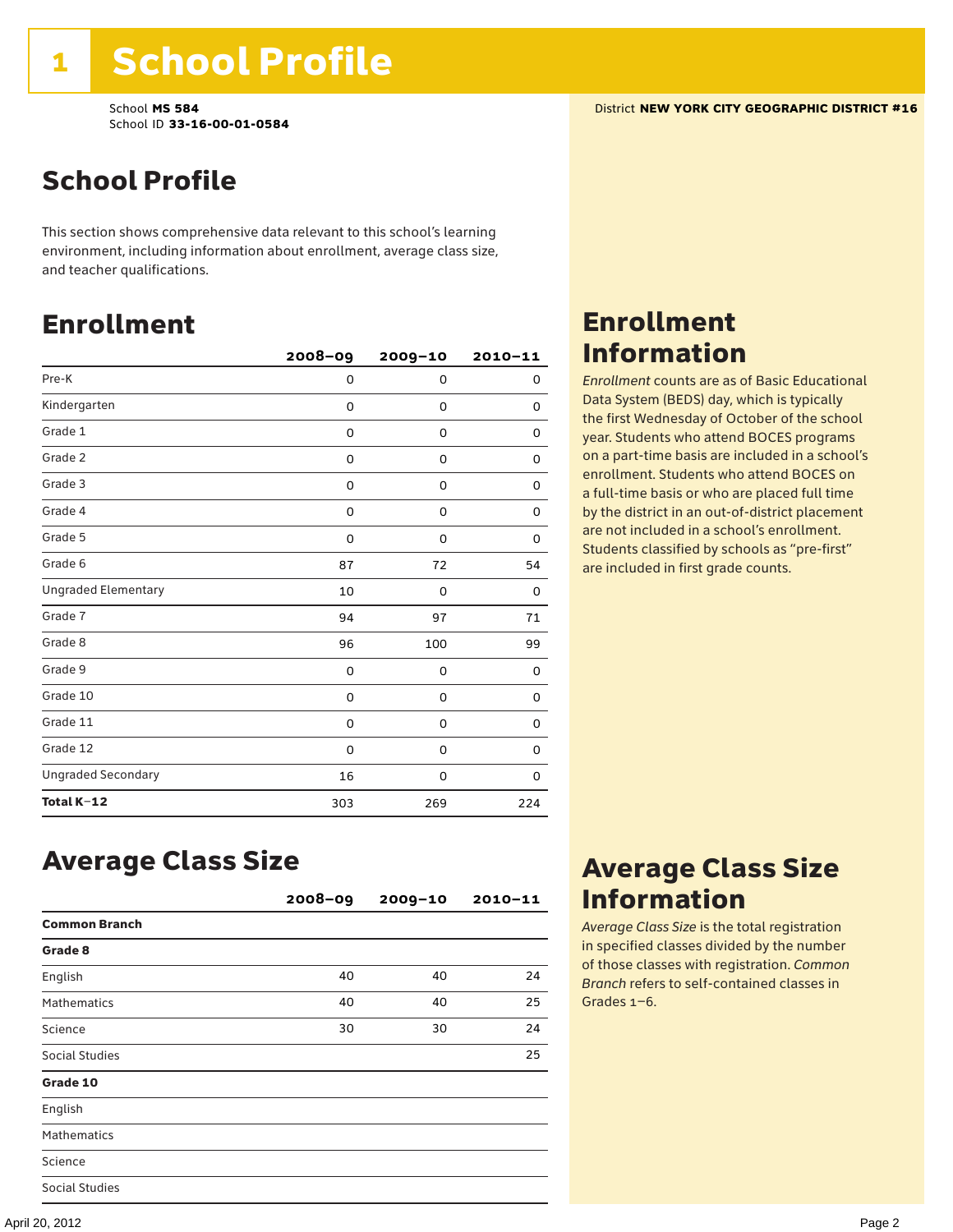# Demographic Factors

|                                                    |              | $2008 - 09$ | $2009 - 10$ |     |     | $2010 - 11$ |
|----------------------------------------------------|--------------|-------------|-------------|-----|-----|-------------|
|                                                    | #            | %           | #           | %   | #   | %           |
| Eligible for Free Lunch                            | 252          | 83%         | 237         | 88% | 200 | 89%         |
| Reduced-Price Lunch                                | 28           | 9%          | 9           | 3%  | 13  | 6%          |
| Student Stability*                                 |              | 91%         |             | 86% |     | 91%         |
| Limited English Proficient                         | 8            | 3%          | 7           | 3%  | 5   | 2%          |
| <b>Racial/Ethnic Origin</b>                        |              |             |             |     |     |             |
| American Indian or Alaska Native                   | 3            | 1%          | 3           | 1%  | 3   | 1%          |
| <b>Black or African American</b>                   | 270          | 89%         | 236         | 88% | 193 | 86%         |
| Hispanic or Latino                                 | 29           | 10%         | 28          | 10% | 26  | 12%         |
| Asian or Native<br>Hawaiian/Other Pacific Islander | 0            | 0%          | 0           | 0%  | 0   | 0%          |
| White                                              | $\mathbf{1}$ | 0%          | 2           | 1%  | 2   | 1%          |
| Multiracial                                        | 0            | 0%          | 0           | 0%  | 0   | 0%          |

 \* Available only at the school level.

### Attendance and Suspensions

|                            |   | $2007 - 08$   |   | $2008 - 09$   |    | $2009 - 10$ |  |
|----------------------------|---|---------------|---|---------------|----|-------------|--|
|                            | # | $\frac{0}{0}$ | # | $\frac{0}{6}$ | #  | %           |  |
| Annual Attendance Rate     |   | 91%           |   | 91%           |    | 89%         |  |
| <b>Student Suspensions</b> |   | 1%            | q | 3%            | 16 | 6%          |  |

## Demographic Factors Information

*Eligible for Free Lunch* and *Reduced*-*Price Lunch* percentages are determined by dividing the number of approved lunch applicants by the Basic Educational Data System (BEDS) enrollment in full-day Kindergarten through Grade 12. *Eligible for Free Lunch* and *Limited English Proficient* counts are used to determine *Similar Schools* groupings within a *Need*/*Resource Capacity* category. *Student Stability* is the percentage of students in the highest grade in a school who were also enrolled in that school at any time during the previous school year. (For example, if School A, which serves Grades 6–8, has 100 students enrolled in Grade 8 this year, and 92 of those 100 students were also enrolled in School A last year, the stability rate for the school is 92 percent.)

### Attendance and Suspensions Information

*Annual Attendance Rate* is determined by dividing the school's total actual attendance by the total possible attendance for a school year. A school's actual attendance is the sum of the number of students in attendance on each day the school was open during the school year. Possible attendance is the sum of the number of enrolled students who should have been in attendance on each day the school was open during the school year. *Student Suspension* rate is determined by dividing the number of students who were suspended from school (not including in-school suspensions) for one full day or longer anytime during the school year by the Basic Educational Data System (BEDS) day enrollments for that school year. A student is counted only once, regardless of whether the student was suspended one or more times during the school year.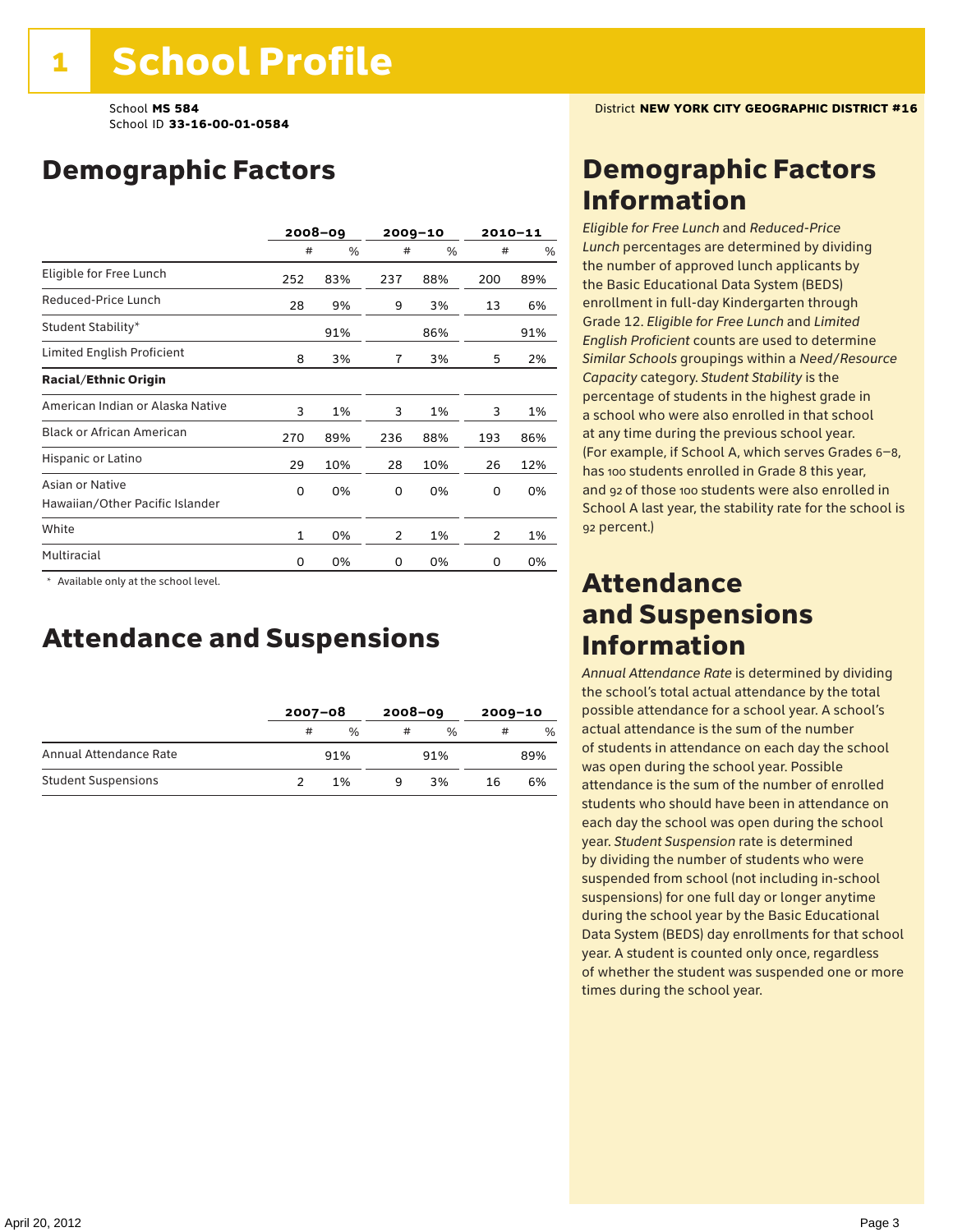# Teacher Qualifications

|                                                                                | 2008-09 | $2009 - 10$ | 2010-11 |
|--------------------------------------------------------------------------------|---------|-------------|---------|
| <b>Total Number of Teachers</b>                                                | 18      | 22          | 19      |
| Percent with No Valid<br><b>Teaching Certificate</b>                           | 11%     | 9%          | 0%      |
| Percent Teaching Out<br>of Certification                                       | 22%     | 23%         | 11%     |
| Percent with Fewer Than<br>Three Years of Experience                           | 28%     | 18%         | 5%      |
| Percentage with Master's Degree<br>Plus 30 Hours or Doctorate                  | 22%     | 18%         | 16%     |
| <b>Total Number of Core Classes</b>                                            | 36      | 25          | 24      |
| Percent Not Taught by Highly<br><b>Oualified Teachers in This School</b>       | 22%     | 28%         | 8%      |
| Percent Not Taught by Highly<br><b>Oualified Teachers in This District</b>     | 14%     | 13%         | 12%     |
| Percent Not Taught by Highly<br>Qualified in High-Poverty Schools<br>Statewide | 8%      | 6%          | 5%      |
| Percent Not Taught by Highly<br>Qualified in Low-Poverty Schools<br>Statewide  | 1%      | 1%          | 0%      |
| <b>Total Number of Classes</b>                                                 | 39      | 37          | 30      |
| Percent Taught by Teachers Without<br>Appropriate Certification                | 23%     | 19%         | 7%      |

### Teacher Turnover Rate

|                                                                       | $2007 - 08$ | 2008-09 | 2009-10 |
|-----------------------------------------------------------------------|-------------|---------|---------|
| Turnover Rate of Teachers with Fewer<br>than Five Years of Experience | 33%         | በ%      | 40%     |
| Turnover Rate of All Teachers                                         | 31%         | 6%      | 36%     |

### Staff Counts

|                                       | $2008 - 09$ | $2009 - 10$ | $2010 - 11$ |
|---------------------------------------|-------------|-------------|-------------|
| <b>Total Other Professional Staff</b> | 6           |             |             |
| Total Paraprofessionals*              | N/A         | N/A         | N/A         |
| <b>Assistant Principals</b>           |             |             |             |
| Principals                            |             |             |             |

\* Not available at the school level.

### Teacher Qualifications Information

The *Percent Teaching Out of Certification* is the percent doing so more than on an incidental basis; that is, the percent teaching for more than five periods per week outside certification.

*Core Classes* are primarily K-6 common branch, English, mathematics, science, social studies, art, music, and foreign languages. To be *Highly Qualified*, a teacher must have at least a Bachelor's degree, be certified to teach in the subject area, and show subject matter competency. A teacher who taught one class outside of the certification area(s) is counted as Highly Qualified provided that 1) the teacher had been determined by the school or district through the HOUSSE process or other state-accepted methods to have demonstrated acceptable subject knowledge and teaching skills and 2) the class in question was not the sole assignment reported. Credit for incidental teaching does not extend beyond a single assignment. Independent of Highly Qualified Teacher status, any assignment for which a teacher did not hold a valid certificate still registers as teaching out of certification. High-poverty and low-poverty schools are those schools in the upper and lower quartiles, respectively, for percentage of students eligible for a free or reduced-price lunch.

### Teacher Turnover Rate Information

*Teacher Turnover Rate* for a specified school year is the number of teachers in that school year who were not teaching in the following school year divided by the number of teachers in the specified school year, expressed as a percentage.

### Staff Counts Information

*Other Professionals* includes administrators, guidance counselors, school nurses, psychologists, and other professionals who devote more than half of their time to non-teaching duties. Teachers who are shared between buildings within a district are reported on the district report only.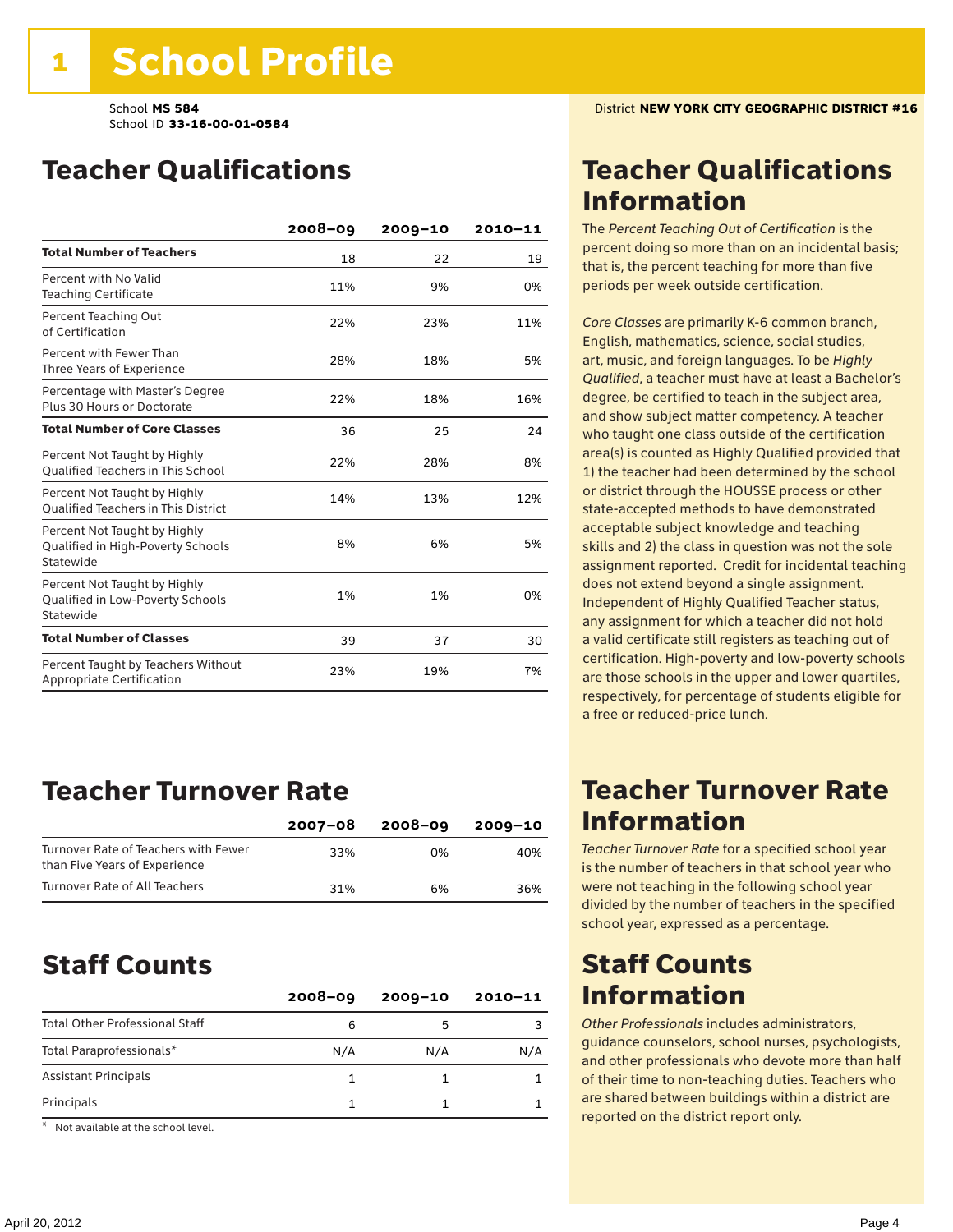# Understanding How Accountability Works in New York State

The federal No Child Left Behind (NCLB) Act requires that states develop and report on measures of student proficiency in 1) English language arts (ELA), in 2) mathematics, and on 3) a third indicator. In New York State in 2010–11, the third indicator is science at the elementary/middle level and graduation rate at the secondary level. Schools or districts that meet predefined goals on these measures are making Adequate Yearly Progress (AYP).



For more information about accountability in New York State, visit: http://www.p12.nysed.gov/irs/accountability/.

### 1 English Language Arts (ELA)

To make AYP in ELA, every accountability group must make AYP. For a group to make AYP, it must meet the participation and the performance criteria.

### A Participation Criterion

At the elementary/middle level, 95 percent of Grades 3–8 students enrolled during the test administration period in each group with 40 or more students must be tested on the New York State Testing Program (NYSTP) in ELA or, if appropriate, the New York State English as a Second Language Achievement Test (NYSESLAT), or the New York State Alternate Assessment (NYSAA) in ELA. At the secondary level, 95 percent of seniors in 2010–11 in each accountability group with 40 or more students must have taken an English examination that meets the students' graduation requirement.

### B Performance Criterion

At the elementary/middle level, the Performance Index (PI) of each group with 30 or more continuously enrolled tested students must equal or exceed its Effective Annual Measurable Objective (AMO) or the group must make Safe Harbor. (NYSESLAT is used only for participation.) At the secondary level, the PI of each group in the 2007 cohort with 30 or more members must equal or exceed its Effective AMO or the group must make Safe Harbor. To make Safe Harbor, the PI of the group must equal or exceed its Safe Harbor Target and the group must qualify for Safe Harbor using the third indicator, science or graduation rate.

### 2 Mathematics

The same criteria for making AYP in ELA apply to mathematics. At the elementary/middle level, the measures used to determine AYP are the NYSTP and the NYSAA in mathematics. At the secondary level, the measures are mathematics examinations that meet the students' graduation requirement.

### 3 Third Indicator

In addition to English language arts and mathematics, the school must also make AYP in a third area of achievement. This means meeting the criteria in science at the elementary/middle level and the criteria in graduation rate at the secondary level.

Elementary/Middle-Level Science: To make AYP, the All Students group must meet the participation criterion *and* the performance criterion.

### A Participation Criterion

Eighty percent of students in Grades 4 and/or 8 enrolled during the test administration period in the All Students group, if it has 40 or more students, must be tested on an accountability measure. In Grade 4, the measures are the Grade 4 elementary-level science test and the Grade 4 NYSAA in science. In Grade 8 science, the measures are the Grade 8 middle-level science test, Regents science examinations, and the Grade 8 NYSAA in science.

#### B Performance Criterion

The PI of the All Students group, if it has 30 or more students, must equal or exceed the State Science Standard (100) or the Science Progress Target.

Qualifying for Safe Harbor in Elementary/Middle-Level ELA and Math: To qualify, the group must meet both the participation criterion and the performance criterion in science.

Secondary-Level Graduation Rate: For a school to make AYP in graduation rate, the percent of students in the 2006 graduation-rate total cohort in the All Students group earning a local or Regents diploma by August 31, 2010 must equal or exceed the Graduation-Rate Standard (80%) or the Graduation-Rate Progress Target.

Qualifying for Safe Harbor in Secondary-Level ELA and Math: To qualify, the percent of the 2006 graduation-rate total cohort earning a local or Regents diploma by August 31, 2010 must equal or exceed the Graduation-Rate Standard (80%) or the Graduation-Rate Progress Target for that group.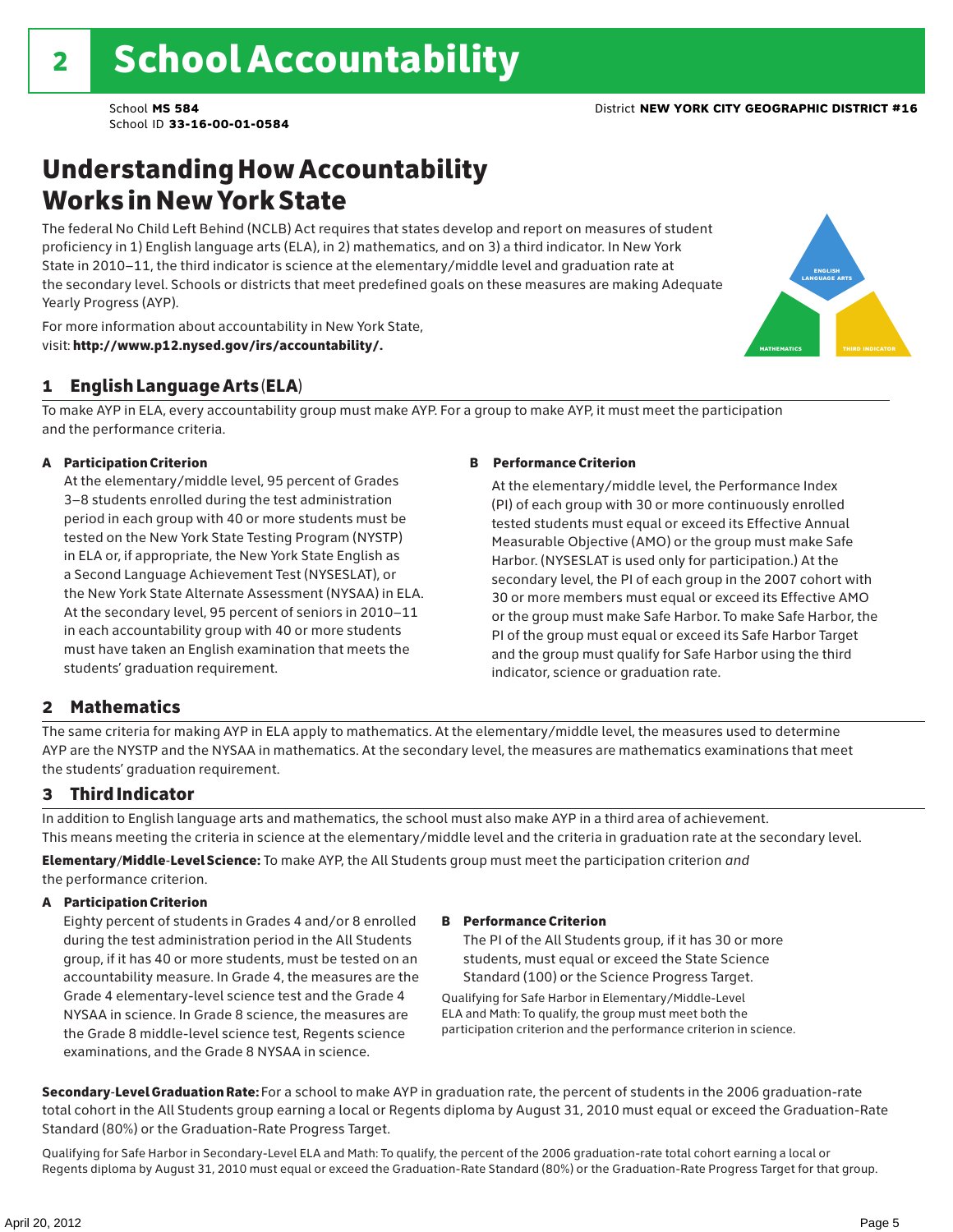# Useful Terms for Understanding Accountability

### 12th Graders

The count of 12th graders enrolled during the 2010–11 school year used to determine the Percentage Tested for the Participation part of the AYP determination for secondarylevel ELA and mathematics. These are the first numbers in the parentheses after the subgroup label on the secondary-level ELA and mathematics pages.

### 2007 Cohort

The count of students in the 2007 accountability cohort used to determine the Performance Index for the Test Performance part of the AYP determination for secondary-level ELA and mathematics. These are the second numbers in the parentheses after the subgroup label on the secondary-level ELA and mathematics pages.

### Accountability Cohort for English and Mathematics

The accountability cohort is used to determine if a school or district met the performance criterion in secondary-level ELA and mathematics. The 2007 school accountability cohort consists of all students who first entered Grade 9 anywhere in the 2007–08 school year, and all ungraded students with disabilities who reached their seventeenth birthday in the 2007–08 school year, who were enrolled on October 6, 2010 and did not transfer to a diploma granting program. Students who earned a high school equivalency diploma or were enrolled in an approved high school equivalency preparation program on June 30, 2011, are not included in the 2007 school accountability cohort. The 2007 district accountability cohort consists of all students in each school accountability cohort plus students who transferred within the district after BEDS day plus students who were placed outside the district by the Committee on Special Education or district administrators and who met the other requirements for cohort membership. Cohort is defined in Section 100.2 (p) (16) of the Commissioner's Regulations.

### Adequate Yearly Progress (AYP)

Adequate Yearly Progress (AYP) indicates satisfactory progress by a district or a school toward the goal of proficiency for all students.

### Annual Measurable Objective (AMO)

The Annual Measurable Objective (AMO) is the Performance Index value that signifies that an accountability group is making satisfactory progress toward the goal that 100 percent of students will be proficient in the State's learning standards for English language arts and mathematics by 2013–14. The AMOs for each grade level will be increased as specified in CR100.2(p) (14) and will reach 200 in 2013–14. (See Effective AMO for further information.)

### Continuous Enrollment

The count of continuously enrolled tested students used to determine the Performance Index for the Test Performance part of the AYP determination for elementary/middle-level ELA, mathematics, and science. These are the second numbers in the parentheses after the subgroup label on the elementary/ middle-level ELA, mathematics, and science pages.

### Continuously Enrolled Students

At the elementary/middle level, continuously enrolled students are those enrolled in the school or district on BEDS day (usually the first Wednesday in October) of the school year until the test administration period. At the secondary level, all students who meet the criteria for inclusion in the accountability cohort are considered to be continuously enrolled.

### Effective Annual Measurable Objective (Effective AMO)

The Effective Annual Measurable Objective is the Performance Index (PI) value that each accountability group within a school or district is expected to achieve to make AYP. The Effective AMO is the lowest PI that an accountability group of a given size can achieve in a subject for the group's PI not to be considered significantly different from the AMO for that subject. If an accountability group's PI equals or exceeds the Effective AMO, it is considered to have made AYP. A more complete definition of Effective AMO and a table showing the PI values that each group size must equal or exceed to make AYP are available at www.p12.nysed.gov/irs.

### Graduation Rate

The Graduation Rate on the Graduation Rate page is the percentage of the 2006 cohort that earned a local or Regents diploma by August 31, 2010.

### Graduation-Rate Total Cohort

The Graduation-Rate Total Cohort, shown on the Graduation Rate page, is used to determine if a school or district made AYP in graduation rate. For the 2010–11 school year, this cohort is the 2006 graduation-rate total cohort. The 2006 total cohort consists of all students who first entered Grade 9 anywhere in the 2006–07 school year, and all ungraded students with disabilities who reached their seventeenth birthday in the 2006–07 school year, and who were enrolled in the school/ district for five months or longer or who were enrolled in the school/district for less than five months but were previously enrolled in the same school/district for five months or longer between the date they first entered Grade 9 and the date they last ended enrollment. A more detailed definition of graduation-rate cohort can be found in the SIRS Manual at

### http://www.p12.nysed.gov/irs/sirs/.

For districts and schools with fewer than 30 graduation-rate total cohort members in the All Students group in 2010–11, data for 2009–10 and 2010–11 for accountability groups were combined to determine counts and graduation rates. Groups with fewer than 30 students in the graduation-rate total cohort are not required to meet the graduation-rate criterion.

### Limited English Proficient

For all accountability measures, if the count of LEP students is equal to or greater than 30, former LEP students are also included in the performance calculations.

### Non-Accountability Groups

Female, Male, and Migrant groups are not part of the AYP determination for any measure.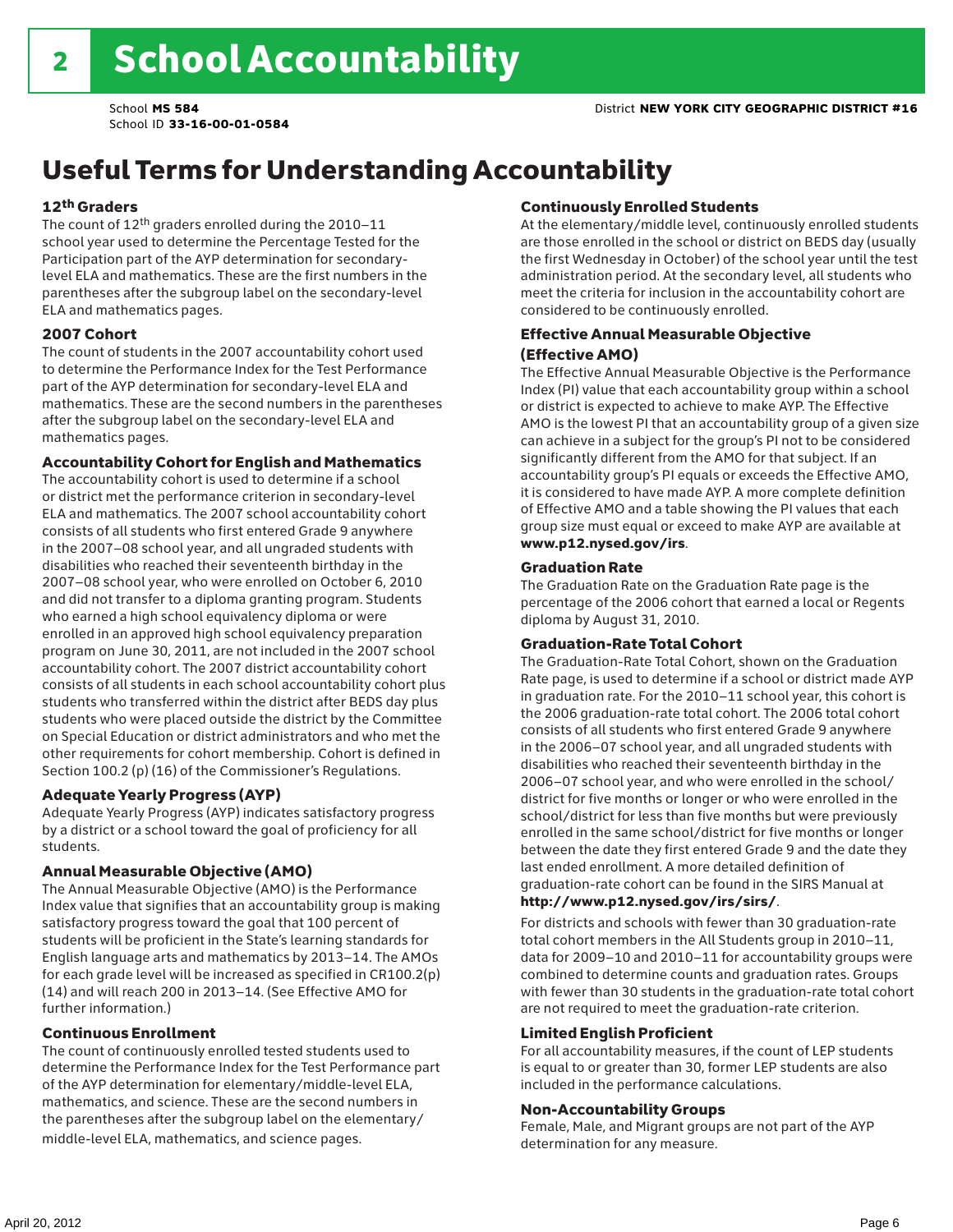# Useful Terms for Understanding Accountability (continued)

### Participation

Accountability groups with fewer than 40 students enrolled during the test administration period (for elementary/middlelevel ELA, math, and science) or fewer than 40 12th graders (for secondary-level ELA and mathematics) are not required to meet the participation criterion. If the Percentage Tested for an accountability group fell below 95 percent for ELA and math or 80 percent for science in 2010–11, the participation enrollment ("Total" or "12th Graders") shown in the tables is the sum of 2009–10 and 2010–11 participation enrollments and the "Percentage Tested" shown is the weighted average of the participation rates over those two years.

### Performance Index (PI)

A Performance Index is a value from 0 to 200 that is assigned to an accountability group, indicating how that group performed on a required State test (or approved alternative) in English language arts, mathematics, or science. Student scores on the tests are converted to four performance levels, from Level 1 to Level 4. (See performance level definitions on the Overview summary page.) At the elementary/middle level, the PI is calculated using the following equation:

100 × [(Count of Continuously Enrolled Tested Students Performing at Levels 2, 3, and  $4 +$  the Count at Levels 3 and  $4) \div$ Count of All Continuously Enrolled Tested Students]

At the secondary level, the PI is calculated using the following equation:

100 × [(Count of Cohort Members Performing at Levels 2, 3, and 4 + the Count at Levels 3 and 4) ÷ Count of All Cohort Members]

A list of tests used to measure student performance for accountability is available at www.p12.nysed.gov/irs.

### Progress Targets

For accountability groups below the State Standard in science or graduation rate, the Progress Target is an alternate method for making AYP or qualifying for Safe Harbor in English language arts and mathematics based on improvement over the previous year's performance.

*Science:* The current year's Science Progress Target is calculated by adding one point to the previous year's Performance Index (PI). Example: The 2010–11 Science Progress Target is calculated by adding one point to the 2009–10 PI.

*Graduation Rate*: The Graduation-rate Progress Target is calculated by determining a 20% gap reduction between the rate of the previous year's graduation-rate cohort and the state standard. Example: The 2010–11 Graduation-Rate Progress Target = [(80 – percentage of the 2005 cohort earning a local or Regents diploma by August 31, 2009)  $\times$  0.20] + percentage of the 2005 cohort earning a local or Regents diploma by August 31, 2009.

Progress Targets are provided for groups whose PI (for science) or graduation rate (for graduation rate) is below the State Standard.

### Safe Harbor Targets

Safe Harbor provides an alternate means to demonstrate AYP for accountability groups that do not achieve their EAMOs in English or mathematics. The 2010–11 safe harbor targets are calculated using the following equation: 2009–10 PI + (200 – the 2009–10 PI) × 0.10

Safe Harbor Targets are provided for groups whose PI is less than the EAMO.

### Safe Harbor Qualification (‡)

On the science page, if the group met both the participation and the performance criteria for science, the Safe Harbor Qualification column will show "Qualified." If the group did not meet one or more criteria, the column will show "Did not qualify." A "‡" symbol after the 2010–11 Safe Harbor Target on the elementary/middle- or secondary-level ELA or mathematics page indicates that the student group did not make AYP in science (elementary/middle level) or graduation rate (secondary level) and; therefore, the group did not qualify for Safe Harbor in ELA or mathematics.

### State Standard

The criterion value that represents minimally satisfactory performance (for science) or a minimally satisfactory percentage of cohort members earning a local or Regents diploma (for graduation rate). In 2010–11, the State Science Standard is a Performance Index of 100; the State Graduation-Rate Standard is 80%. The Commissioner may raise the State Standard at his discretion in future years.

### Students with Disabilities

For all measures, if the count of students with disabilities is equal to or greater than 30, former students with disabilities are also included in the performance calculations.

### Test Performance

For districts and schools with fewer than 30 continuously enrolled tested students (for elementary/middle-level ELA, math, and science) or fewer than 30 students in the 2007 cohort (for secondary-level ELA and mathematics) in the All Students group in 2010–11, data for 2009–10 and 2010–11 for accountability groups were combined to determine counts and Performance Indices. For districts and schools with 30 or more continuously enrolled students/2007 cohort members in the All Students group in 2010–11, student groups with fewer than 30 members are not required to meet the performance criterion. This is indicated by a "—" in the Test Performance column in the table.

### Total

The count of students enrolled during the test administration period used to determine the Percentage Tested for the Participation part of the AYP determination for elementary/ middle-level ELA, mathematics, and science. These are the first numbers in the parentheses after the subgroup label on the elementary/middle-level ELA, mathematics, and science pages. For accountability calculations, students who were excused from testing for medical reasons in accordance with federal NCLB guidance are not included in the count.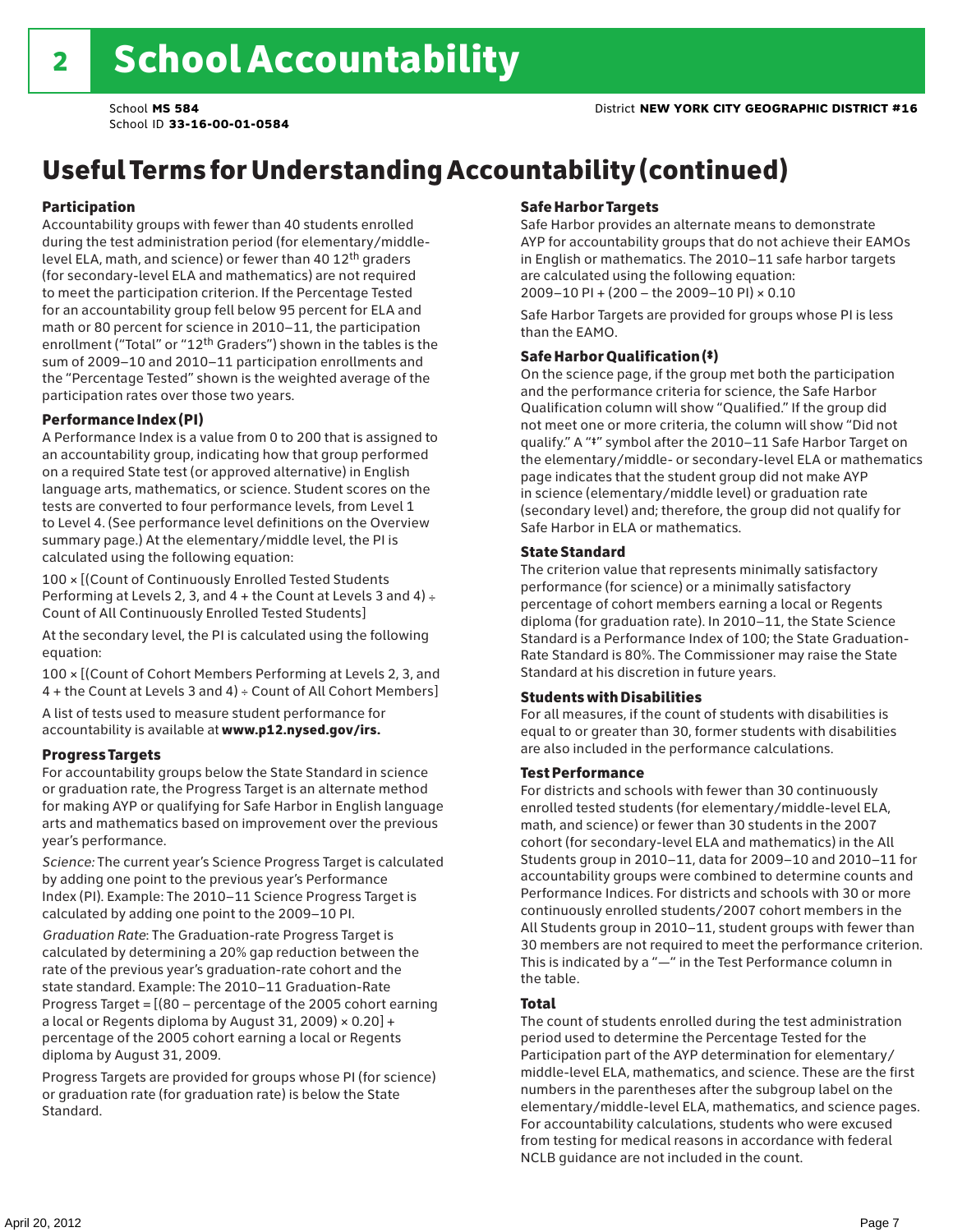### Understanding Your School Accountability Status

New York State participates in the Differentiated Accountability pilot program, as approved by the United States Department of Education in January 2009. Under this program, each public school in the State is assigned an accountability "phase" (Good Standing, Improvement, Corrective Action, or Restructuring) and, for schools not in Good Standing, a "category" (Basic, Focused, or Comprehensive) for each measure for which the school is accountable. Accountability measures for schools at the elementary/middle level are English language arts (ELA), mathematics, and science; at the secondary level, they are ELA, mathematics, and graduation rate. Generally, the school's overall accountability status is its most advanced accountability phase and its highest category within that phase. A school in any year of the phase (that is not Good Standing) that makes AYP for the measure remains in the same phase/category the following year. An identified school that makes AYP in the identified measure for two consecutive years returns to Good Standing. Once a school is identified with a category within a phase, it cannot move to a less intensive category in the following school year within that phase.

Each school district with one or more Title I schools and each Title I charter school designated as Improvement (year 1 and year 2), Corrective Action, or Restructuring must make Supplemental Educational Services available for eligible students in the identified Title I school(s). A school district with one or more schools designated as Improvement (year 2), Corrective Action, or Restructuring must also provide Public School Choice to eligible students in identified Title I school(s). For more information on the Differentiated Accountability program and a list of interventions for schools not in Good Standing,

see http://www.p12.nysed.gov/accountability/APA/Differentiated\_Accountability/DA\_home.html.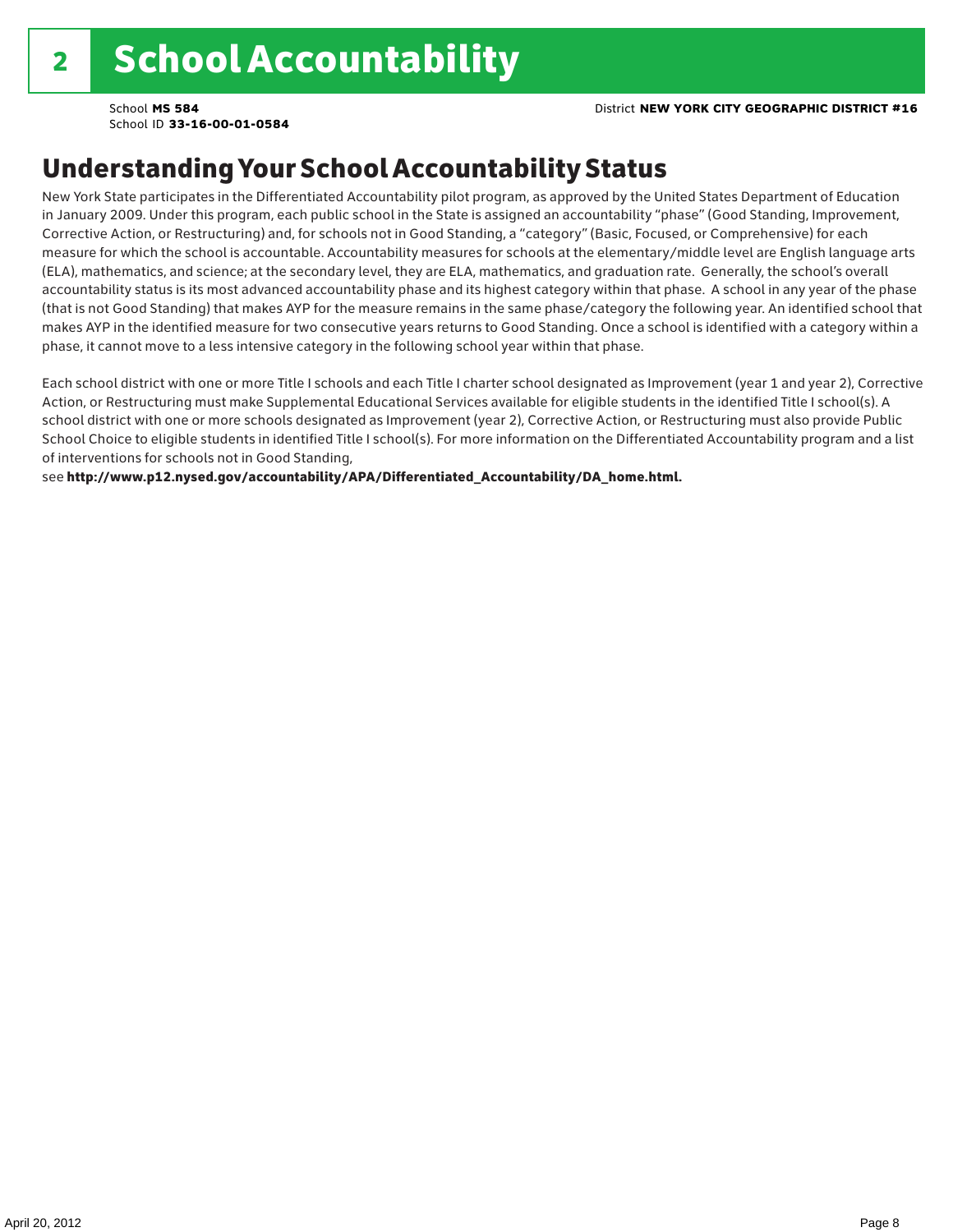# Understanding Your School Accountability Status (continued)

### Phase **Phase** Phase/Category

Good Standing A school that has not been designated as Improvement, Corrective Action, or Restructuring.

Improvement (year 1) A school that failed to make AYP for two consecutive years on the same accountability measure; or a school that was designated as Improvement (year 1) in the current school year that made AYP for the identified measure and is in Good Standing.

Improvement (year 2) A school that was designated as a school in Improvement (year 1) in the current school year and failed to make AYP on the same accountability measure for which it was identified; or a school that was designated as Improvement (year 2) in the current school year that made AYP for the identified measure.

### Corrective Action (year 1) A school that was designated as a school in Improvement (year 2) in the current school year and failed to make AYP on the same accountability measure for which it was identified; or a school that was designated as Corrective Action (year 1) in the current school year that made AYP for the identified measure. Corrective Action (year 2) A school that was designated as a school in Corrective Action (year 1) in the current school year that failed to make AYP on the same accountability measure for which it was identified; or a school that was designated as Corrective Action (year 2) in the current school year that made AYP for the identified

Restructuring (year 1) A school that was designated as a school in Corrective Action (year 2) in the current school year and failed to make AYP on the same accountability measure for which it was identified; or a school that was designated as Restructuring (year 1) in the current school year that made AYP for the identified measure. Restructuring (year 2) A school that was designated as a school in Restructuring (year 1) in the current school year that failed to make AYP on the same accountability measure for which it was identified; or a school that was designated as Restructuring (year 2) in the current school year that made AYP for the identified measure. Restructuring (Advanced) A school that was designated as a school in Restructuring (year 2) in the current school year that failed to make AYP on the same accountability measure for which it was identified; or a school that was designated as Restructuring (Advanced) in the current school year that made AYP for the identified measure.

#### Improvement/Basic:

A school that failed to make AYP in ELA and/or math for one accountability group, but made AYP for the All Students group; or a school that failed to make AYP in only science or graduation rate.

Improvement/Focused:

A school that failed to make AYP in ELA and/or math for more than one accountability group, but made AYP for the All Students group; or a school whose worst status is Improvement/Basic for at least two measures.

#### Improvement/Comprehensive:

A school that failed to make AYP in ELA and/or math for the All Students group; or a school that failed to make AYP in ELA and/or math for every accountability group for which there are at least two, but made AYP for the All Students group; or a school that failed to make AYP in ELA and/or math AND in science or graduation rate.

#### Corrective Action or Restructuring/Focused:

A school that failed to make AYP in ELA and/or math for one or more accountability groups, but made AYP for the All Students group; or a school that failed to make AYP in science or graduation rate but made AYP in ELA and math.

Corrective Action or Restructuring/Comprehensive: A school that failed to make AYP in ELA and/or math for the All Students group; or a school that failed to make AYP in ELA and/or math for every accountability group except the All Students group for which there are at least two, but made AYP for the All Students group; or a school that failed to make AYP in ELA and/or math AND in science or graduation rate.

SURR: A school that is identified for registration review (SURR) during a school year in which it is designated as a school in Improvement or Corrective Action shall, in the next school year, be designated as Restructuring (year 1)/Comprehensive.

measure.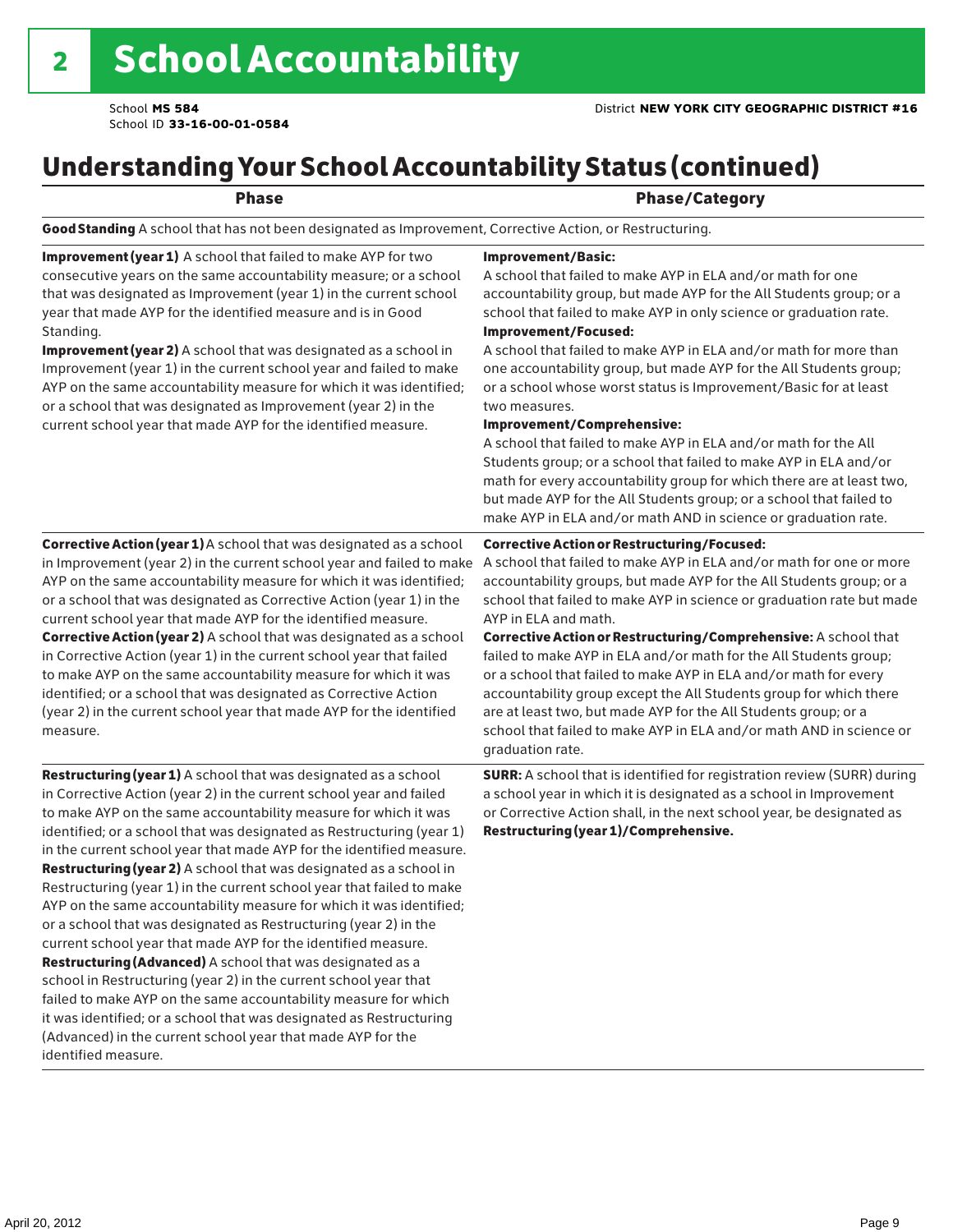# 2 School Accountability

School ID **33-16-00-01-0584**

### Summary

| <b>Overall Accountability</b><br>Status $(2011 - 12)$ | <b>Improvement (year 1) Comprehensive</b> |                                                         |                        |  |  |  |
|-------------------------------------------------------|-------------------------------------------|---------------------------------------------------------|------------------------|--|--|--|
|                                                       |                                           | <b>Elementary/Middle Level</b>                          | <b>Secondary Level</b> |  |  |  |
|                                                       | <b>ELA</b>                                | Improvement (year 1)<br>Comprehensive                   | ELA                    |  |  |  |
|                                                       | Math                                      | Improvement (year 1)<br>Comprehensive                   | Math                   |  |  |  |
|                                                       | Science                                   | In Good Standing                                        | <b>Graduation Rate</b> |  |  |  |
| <b>Title I Part A Funding</b>                         |                                           | <b>Years the School Received Title I Part A Funding</b> |                        |  |  |  |

**2009–10 2010–11 2011–12**

YES YES YES

### On which accountability measures did this school make Adequate Yearly Progress (AYP) and which groups made AYP on each measure?

|                                                     | <b>Elementary/Middle Level</b> |                     |                     | <b>Secondary Level</b>   |             |                        |  |
|-----------------------------------------------------|--------------------------------|---------------------|---------------------|--------------------------|-------------|------------------------|--|
| <b>Student Groups</b>                               | English<br>Language Arts       | Mathematics         | Science             | English<br>Language Arts | Mathematics | <b>Graduation Rate</b> |  |
| <b>All Students</b>                                 | X                              | X                   | X                   |                          |             |                        |  |
| <b>Ethnicity</b>                                    |                                |                     |                     |                          |             |                        |  |
| American Indian or Alaska Native                    |                                |                     |                     |                          |             |                        |  |
| <b>Black or African American</b>                    | X.                             | X                   |                     |                          |             |                        |  |
| Hispanic or Latino                                  |                                |                     |                     |                          |             |                        |  |
| Asian or Native Hawaiian/Other Pacific<br>Islander  |                                |                     |                     |                          |             |                        |  |
| White                                               |                                |                     |                     |                          |             |                        |  |
| Multiracial                                         |                                |                     |                     |                          |             |                        |  |
| <b>Other Groups</b>                                 |                                |                     |                     |                          |             |                        |  |
| <b>Students with Disabilities</b>                   | X                              | X                   |                     |                          |             |                        |  |
| Limited English Proficient                          |                                |                     |                     |                          |             |                        |  |
| <b>Economically Disadvantaged</b>                   | X                              | X                   |                     |                          |             |                        |  |
| <b>Student groups making</b><br>AYP in each subject | $\bm{X}$ 0 of 4                | $\mathbf{X}$ 0 of 4 | $\mathbf{X}$ 0 of 1 |                          |             |                        |  |

#### AYP Status



Made AYP Using Safe Harbor Target

✘ Did not make AYP

— Insufficient Number of Students to Determine AYP Status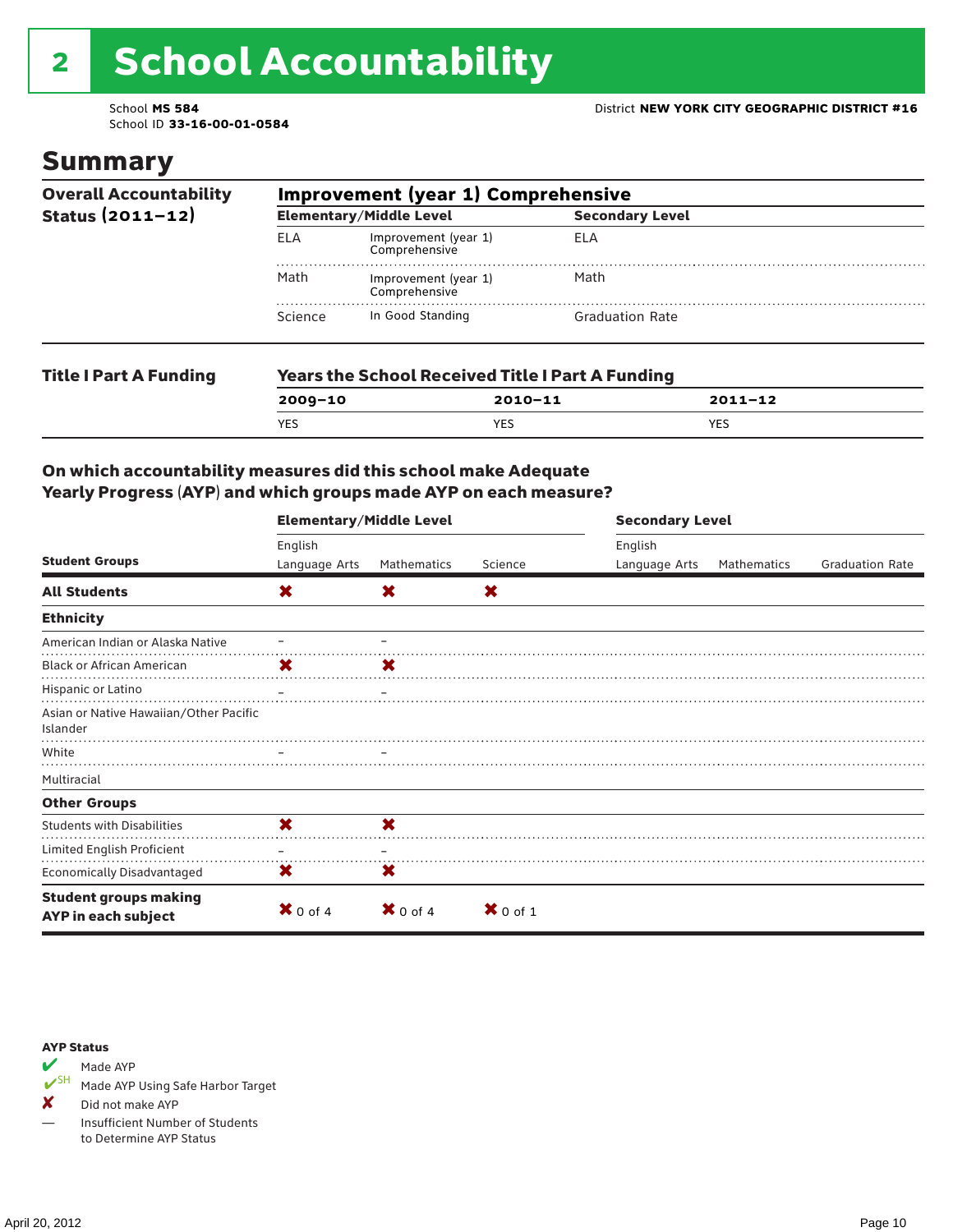# **Elementary/Middle-Level English Language Arts**

| <b>Accountability Status</b><br>for This Subject<br>$(2011 - 12)$ |        | Improvement (year 1) Comprehensive                 |
|-------------------------------------------------------------------|--------|----------------------------------------------------|
| <b>Accountability Measures</b>                                    | 0 of 4 | Student groups making AYP in English language arts |
|                                                                   |        | Did not make AYP                                   |

### How did students in each accountability group perform on

**elementary/middle-level English language arts accountability measures?**

|                                                          | <b>AYP</b>      | <b>Participation</b> |               | <b>Test Performance</b> |             | <b>Performance Objectives</b> |                    |             |
|----------------------------------------------------------|-----------------|----------------------|---------------|-------------------------|-------------|-------------------------------|--------------------|-------------|
| <b>Student Group</b>                                     |                 | Met                  | Percentage    | Met                     | Performance | Effective                     | Safe Harbor Target |             |
| (Total: Continuous Enrollment)                           | <b>Status</b>   | Criterion            | <b>Tested</b> | Criterion               | Index       | AMO                           | 2010-11            | $2011 - 12$ |
| <b>Accountability Groups</b>                             |                 |                      |               |                         |             |                               |                    |             |
| <b>All Students</b> (206:189)                            | X               | V                    | 99%           | X                       | 93          | 114                           | $92*$              | 104         |
| <b>Ethnicity</b>                                         |                 |                      |               |                         |             |                               |                    |             |
| American Indian or Alaska Native (3:3)                   |                 |                      |               |                         |             |                               |                    |             |
| Black or African American (174:162)                      | X               | V                    | 99%           | X                       | 95          | 114                           | $92*$              | 106         |
| Hispanic or Latino (27:22)                               |                 |                      |               |                         |             |                               |                    |             |
| Asian or Native Hawaiian/Other Pacific<br>Islander (0:0) |                 |                      |               |                         |             |                               |                    |             |
| White (2:2)                                              |                 |                      |               |                         |             |                               |                    |             |
| Multiracial (0:0)                                        |                 |                      |               |                         |             |                               |                    |             |
| <b>Other Groups</b>                                      |                 |                      |               |                         |             |                               |                    |             |
| Students with Disabilities (43:43)                       | X               | V                    | 100%          | $\overline{\mathbf{x}}$ | 53          | 107                           | 54                 | 68          |
| Limited English Proficient (6:4)                         |                 |                      |               |                         |             |                               |                    |             |
| Economically Disadvantaged (197:180)                     | X               | V                    | 99%           | X                       | 92          | 114                           | 91#                | 103         |
| <b>Final AYP Determination</b>                           | $\bm{X}$ 0 of 4 |                      |               |                         |             |                               |                    |             |
| <b>Non-Accountability Groups</b>                         |                 |                      |               |                         |             |                               |                    |             |
| Female (102:89)                                          |                 |                      | 99%           |                         | 91          | 111                           |                    |             |
| Male (104:100)                                           |                 |                      | 99%           |                         | 94          | 112                           |                    |             |
| Migrant (0:0)                                            |                 |                      |               |                         |             |                               |                    |             |

### Symbols

### Made AYP

- ✔SH Made AYP Using Safe Harbor Target
- ✘ Did not make AYP
- Fewer Than 40 Total/Fewer Than 30 Continuous Enrollment
- ‡ Did not qualify for Safe Harbor

note: See *Useful Terms for Understanding Accountability*  for explanations and definitions of terms and table labels used on this page.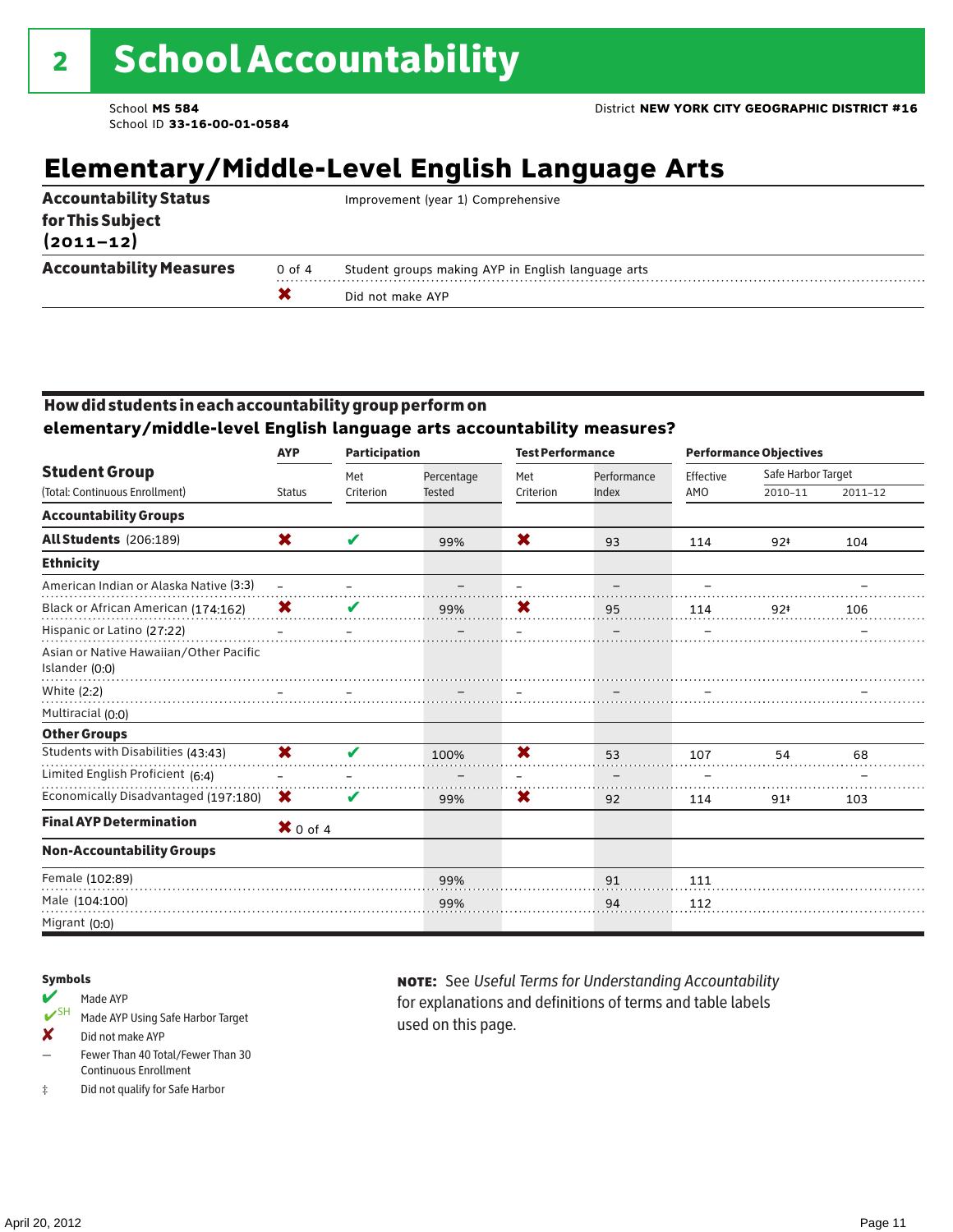# **Elementary/Middle-Level Mathematics**

|                                   |        | Did not make AYP                         |
|-----------------------------------|--------|------------------------------------------|
| <b>Accountability Measures</b>    | 0 of 4 | Student groups making AYP in mathematics |
| for This Subject<br>$(2011 - 12)$ |        |                                          |
| <b>Accountability Status</b>      |        | Improvement (year 1) Comprehensive       |

### How did students in each accountability group perform on **elementary/middle-level mathematics accountability measures?**

|                                                          | <b>AYP</b>          | <b>Participation</b> |                             | <b>Test Performance</b> |                      |                  | <b>Performance Objectives</b> |         |
|----------------------------------------------------------|---------------------|----------------------|-----------------------------|-------------------------|----------------------|------------------|-------------------------------|---------|
| <b>Student Group</b><br>(Total: Continuous Enrollment)   | <b>Status</b>       | Met<br>Criterion     | Percentage<br><b>Tested</b> | Met<br>Criterion        | Performance<br>Index | Effective<br>AMO | Safe Harbor Target<br>2010-11 | 2011-12 |
|                                                          |                     |                      |                             |                         |                      |                  |                               |         |
| <b>Accountability Groups</b>                             |                     |                      |                             |                         |                      |                  |                               |         |
| <b>All Students</b> (206:190)                            | X                   | V                    | 100%                        | X                       | 96                   | 129              | $103*$                        | 106     |
| <b>Ethnicity</b>                                         |                     |                      |                             |                         |                      |                  |                               |         |
| American Indian or Alaska Native (3:3)                   | $\frac{1}{2}$       |                      |                             |                         |                      |                  |                               |         |
| Black or African American (174:162)                      | X                   |                      | 99%                         | Х                       | 99                   | 129              | 104#                          | 109     |
| Hispanic or Latino (27:23)                               |                     |                      |                             |                         |                      |                  |                               |         |
| Asian or Native Hawaiian/Other Pacific<br>Islander (0:0) |                     |                      |                             |                         |                      |                  |                               |         |
| White (2:2)                                              |                     |                      |                             |                         |                      |                  |                               |         |
| Multiracial (0:0)                                        |                     |                      |                             |                         |                      |                  |                               |         |
| <b>Other Groups</b>                                      |                     |                      |                             |                         |                      |                  |                               |         |
| Students with Disabilities (43:43)                       | X                   | v                    | 100%                        | $\overline{\mathbf{x}}$ | 49                   | 122              | 75                            | 64      |
| Limited English Proficient (6:4)                         |                     |                      |                             |                         |                      |                  |                               |         |
| Economically Disadvantaged (197:181)                     | X                   | V                    | 99%                         | X                       | 95                   | 129              | 102#                          | 106     |
| <b>Final AYP Determination</b>                           | $\mathbf{X}$ 0 of 4 |                      |                             |                         |                      |                  |                               |         |
| <b>Non-Accountability Groups</b>                         |                     |                      |                             |                         |                      |                  |                               |         |
| Female (102:89)                                          |                     |                      | 99%                         |                         | 93                   | 126              |                               |         |
| Male (104:101)                                           |                     |                      | 100%                        |                         | 99                   | 127              |                               |         |
| Migrant (0:0)                                            |                     |                      |                             |                         |                      |                  |                               |         |

#### Symbols

### Made AYP

- ✔SH Made AYP Using Safe Harbor Target
- ✘ Did not make AYP
- Fewer Than 40 Total/Fewer Than 30 Continuous Enrollment
- ‡ Did not qualify for Safe Harbor

note: See *Useful Terms for Understanding Accountability*  for explanations and definitions of terms and table labels used on this page.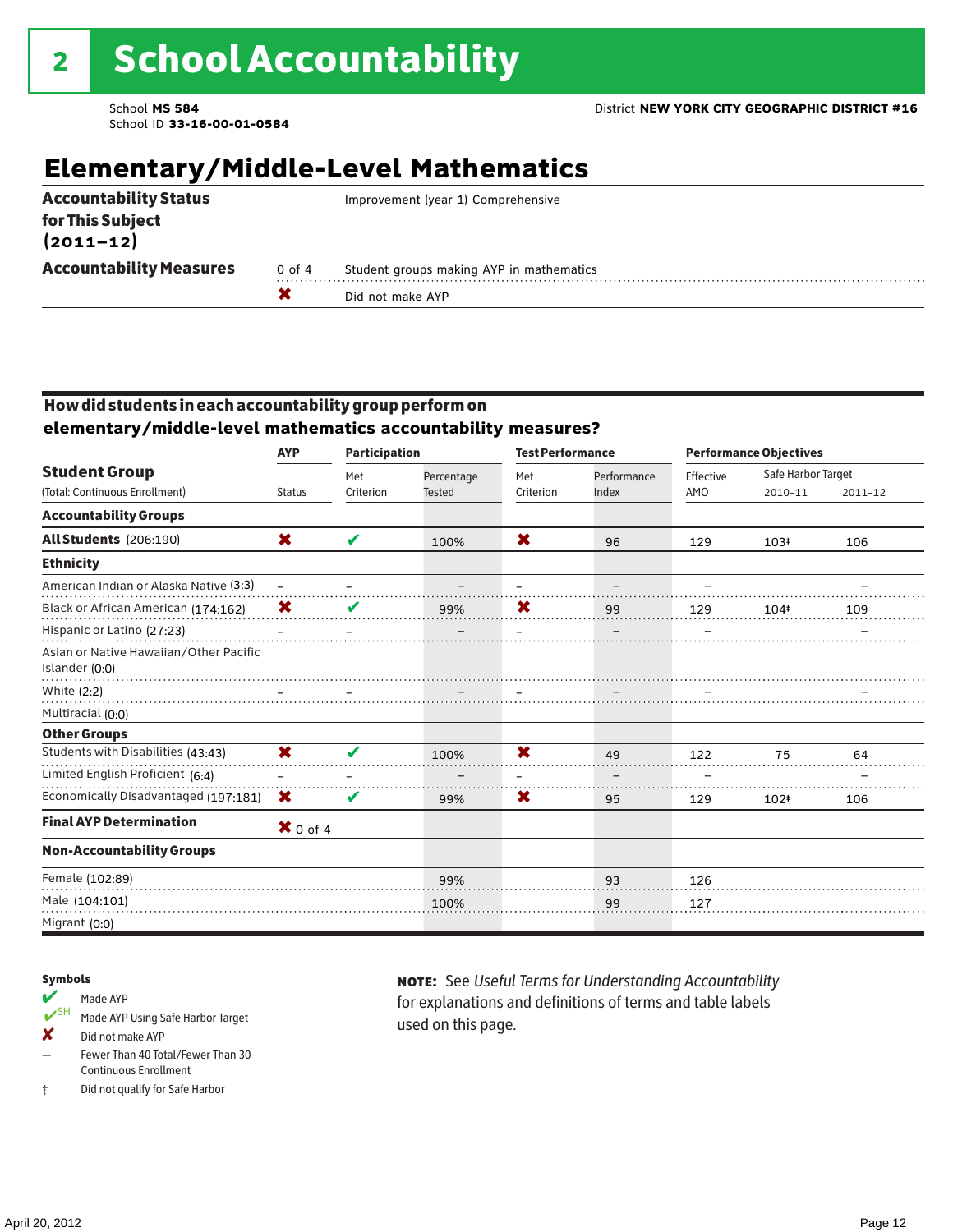## Elementary/Middle-Level Science

|        | In Good Standing                     |
|--------|--------------------------------------|
|        |                                      |
| 0 of 1 | Student groups making AYP in science |
|        | Did not make AYP                     |
|        |                                      |

### How did students in each accountability group perform on elementary/middle-level science accountability measures?

|                                                                        | <b>AYP</b>          |                 | <b>Participation</b> |               | <b>Test Performance</b> |             | <b>Performance Objectives</b> |                 |                 |
|------------------------------------------------------------------------|---------------------|-----------------|----------------------|---------------|-------------------------|-------------|-------------------------------|-----------------|-----------------|
| <b>Student Group</b>                                                   |                     | Safe Harbor     | Met                  | Percentage    | Met                     | Performance | State                         | Progress Target |                 |
| (Total: Continuous Enrollment)                                         | <b>Status</b>       | Qualification   | Criterion            | <b>Tested</b> | Criterion               | Index       | Standard                      |                 | 2010-11 2011-12 |
| <b>Accountability Groups</b>                                           |                     |                 |                      |               |                         |             |                               |                 |                 |
| All Students (89:79)                                                   | X                   | Did not qualify | V                    | 92%           | X                       | 84          | 100                           | 100             | 85              |
| <b>Ethnicity</b>                                                       |                     |                 |                      |               |                         |             |                               |                 |                 |
| American Indian or Alaska Native (2:2)                                 |                     |                 |                      |               |                         |             |                               |                 |                 |
| Black or African American (73:65)                                      |                     | Did not qualify |                      | 92%           | X                       | 83          | 100                           | 100             | 84              |
| Hispanic or Latino (14:12)                                             |                     |                 |                      |               |                         |             |                               |                 |                 |
| Asian or Native Hawaiian/Other Pacific<br>Islander (0:0)               |                     |                 |                      |               |                         |             |                               |                 |                 |
| White $(0:0)$                                                          |                     |                 |                      |               |                         |             |                               |                 |                 |
| Multiracial (0:0)                                                      |                     |                 |                      |               |                         |             |                               |                 |                 |
| <b>Other Groups</b>                                                    |                     |                 |                      |               |                         |             |                               |                 |                 |
| Students with Disabilities (13:12)<br>Limited English Proficient (1:1) |                     |                 |                      |               |                         |             |                               |                 |                 |
| Economically Disadvantaged (85:75)                                     |                     | Did not qualify | V                    | 92%           | X                       | 80          | 100                           | 98              | 81              |
| <b>Final AYP Determination</b>                                         | $\mathbf{X}$ 0 of 1 |                 |                      |               |                         |             |                               |                 |                 |
| <b>Non-Accountability Groups</b>                                       |                     |                 |                      |               |                         |             |                               |                 |                 |
| Female (41:36)                                                         |                     |                 |                      | 93%           |                         | 69          | 100                           |                 |                 |
| Male (48:43)                                                           |                     |                 |                      | 92%           |                         | 95          | 100                           |                 |                 |
| Migrant (0:0)                                                          |                     |                 |                      |               |                         |             |                               |                 |                 |

#### Symbols

- $M$  Made AYP
- ✘ Did not make AYP
- Fewer Than 40 Total/Fewer Than 30 Continuous Enrollment

note: See *Useful Terms for Understanding Accountability*  for explanations and definitions of terms and table labels used on this page.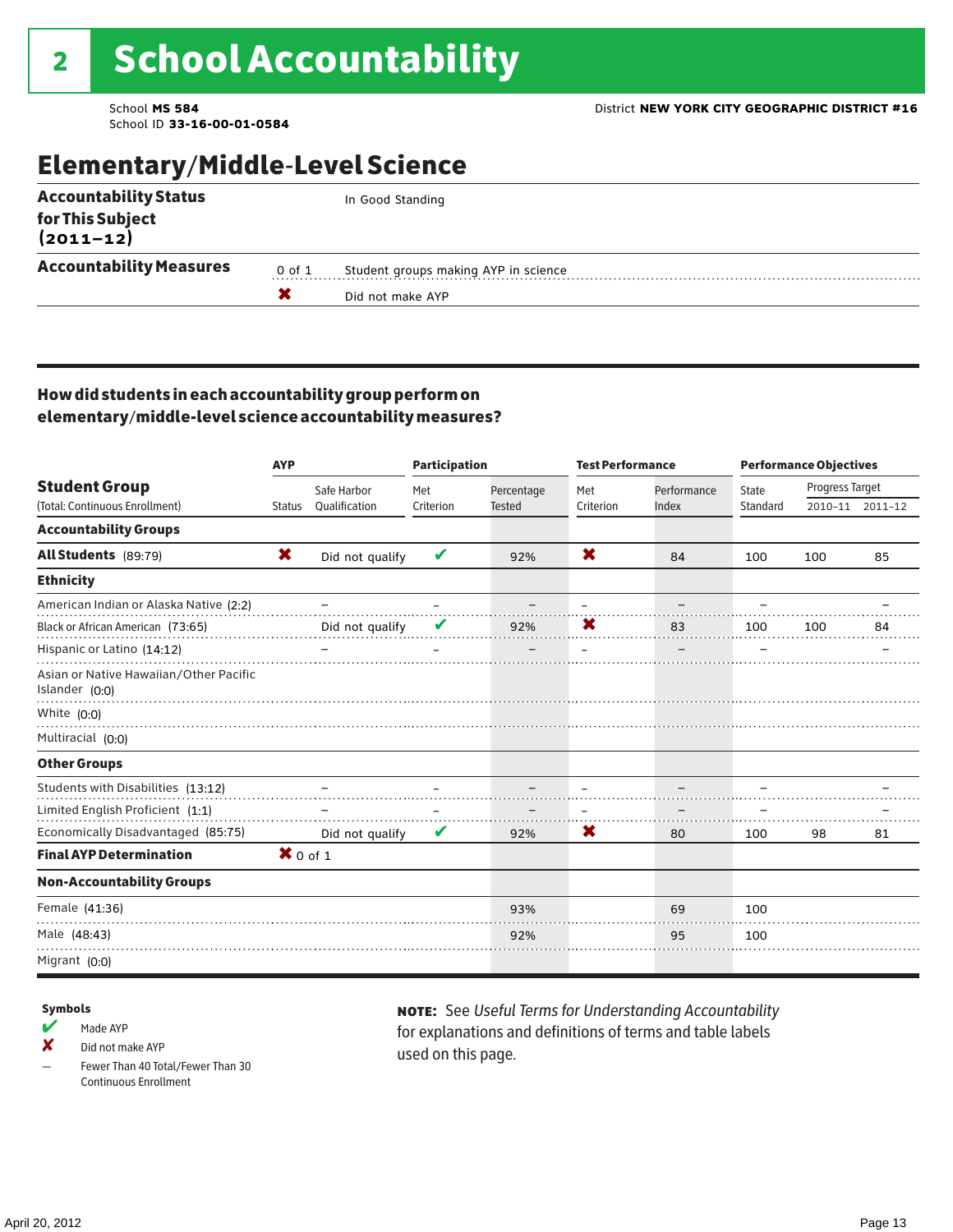### Summary of 2010–11 **School Performance**

Performance on the State assessments in English language arts, mathematics, and science at the elementary and middle levels is reported in terms of mean scores and the percentage of tested students scoring at or above Level 2, Level 3, and Level 4. Performance on the State assessments in ELA and mathematics at the secondary level is reported in terms of the percentage of students in a cohort scoring at these levels.

|                              |     | Percentage of students that<br>scored at or above Level 3 |      |  |  |  |  |  |  |  |
|------------------------------|-----|-----------------------------------------------------------|------|--|--|--|--|--|--|--|
| <b>English Language Arts</b> | 0%  | 50%                                                       | 100% |  |  |  |  |  |  |  |
| Grade 6                      | 17% |                                                           | 46   |  |  |  |  |  |  |  |
| Grade 7                      | 9%  |                                                           | 67   |  |  |  |  |  |  |  |
| Grade 8                      | 13% |                                                           | 90   |  |  |  |  |  |  |  |
| <b>Mathematics</b>           |     |                                                           |      |  |  |  |  |  |  |  |
| Grade 6                      | 21% |                                                           | 47   |  |  |  |  |  |  |  |
| Grade 7                      | 24% |                                                           | 67   |  |  |  |  |  |  |  |
| Grade 8                      | 23% |                                                           | 91   |  |  |  |  |  |  |  |
| <b>Science</b>               |     |                                                           |      |  |  |  |  |  |  |  |
| Grade 8                      | 21% |                                                           | 82   |  |  |  |  |  |  |  |

School **MS 584** District **NEW YORK CITY GEOGRAPHIC DISTRICT #16**

### About the Performance Level Descriptors

#### English Language Arts English Language Arts

#### Level 1: Below Standard

understanding of the content expected in the subjection of the subjection  $\mathcal{L}$ Student performance does not demonstrate an and skills expected at this grade level. understanding of the English language arts knowledge

#### Student performance demonstrates a partial Level 2: Meets Basic Standard understanding of the content expected in the subject of the subject of the subject of the subject of the subject

Student performance demonstrates a partial and skills expected at this grade level. Students performance demonstrates and understanding and understanding and understanding and understanding and u understanding of the English language arts knowledge

### Level 3: Meets Proficiency Standard

Level 4: Meeting Learning Standards with Distinction. the English language arts knowledge and skills expected at this grade level.<br>at this grade level.  $\mathbf{u}$  and  $\mathbf{y}$  and  $\mathbf{u}$  the subjected in the subjected in the subjected in the subjection  $\mathbf{v}$ Student performance demonstrates an understanding of

### Level 4: Exceeds Proficiency Standard

understanding of the English language arts knowledge and skills expected at this grade level.<br>———————————————————— Student performance demonstrates a thorough

#### Districts are districts and low need in the low need  $\sim$

#### categories based on their ability to meet the special Level 1: Below Standard

Student performance does not demonstrate an understanding of the mathematics content expected at  $\frac{1}{2}$  based on enrollment size and, in some cases, number  $\frac{1}{2}$  and,  $\frac{1}{2}$  and,  $\frac{1}{2}$ 

### $\overline{\mathsf{Level}}$  2: Meets Basic Standard about 2: More information about 2: More information about 2: More information about 2: More information about 2: More information about 2: More information about 2: More information abo

the categories can be found in the *Report to the Governor categories* can be found in the *Report to the Govern*or  $\alpha$ *and the Legislature on the Educational Status of the*  Student performance demonstrates a partial understanding of the mathematics content expected at this grade level.

### Level 3: Meets Proficiency Standard

Student performance demonstrates an understanding of the mathematics content expected at this grade level.

#### Level 4: Exceeds Proficiency Standard

Student performance demonstrates a thorough understanding of the mathematics content expected at this grade level.  $\mathcal{L}_{\text{max}}$  is performance with that of similar  $\mathcal{L}_{\text{max}}$ 

#### schools. The following factors are considered in grouping How are Need/Resource Capacity  $(N/RC)$  categories determined?  $\hphantom{N(2)}\sum_{n=1}^{\infty}\frac{1}{n}$

Districts are divided into high, average, and low need categories based on their ability to meet the special needs of their students with local resources. Districts in the high need category are subdivided into four categories based on enrollment size and, in some cases, number of students per square mile. More information about the categories can be found in the *Report to the Governor* Group: *State's Schools* at www.p12.nysed.gov/irs. *and the Legislature on the Educational Status of the* 

In this section, this school's performance is compared with that of the school district and public schools Statewide.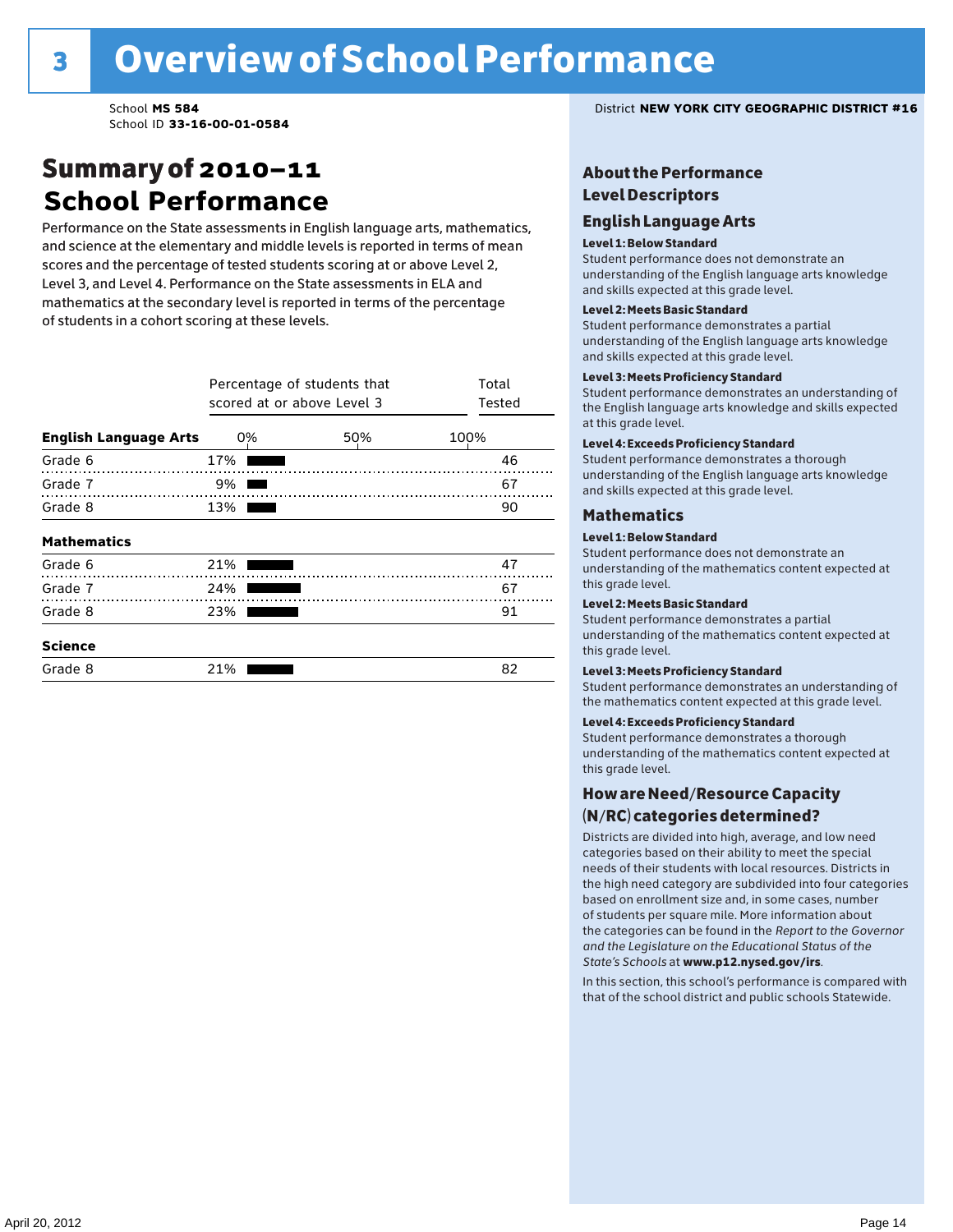# **This School's Results in Grade 6 English Language Arts**

|                                                                     |                                 |         | <b>This School</b>              |         |            |    |    |         |     | <b>School District</b> |                                 |                |    |                                 | <b>NY State Public</b> |  |         |                |  |       |
|---------------------------------------------------------------------|---------------------------------|---------|---------------------------------|---------|------------|----|----|---------|-----|------------------------|---------------------------------|----------------|----|---------------------------------|------------------------|--|---------|----------------|--|-------|
|                                                                     |                                 |         | Percentage scoring at level(s): |         |            |    |    |         |     |                        | Percentage scoring at level(s): |                |    | Percentage scoring at level(s): |                        |  |         |                |  |       |
|                                                                     |                                 | $2 - 4$ |                                 | $3 - 4$ |            | 4  |    | $2 - 4$ |     | $3 - 4$                |                                 | $\overline{4}$ |    |                                 | $2 - 4$                |  | $3 - 4$ | $\overline{4}$ |  |       |
| 2011 Mean Score: 650                                                | *Range: 644-785 662-785 694-785 |         |                                 |         |            |    |    |         |     |                        |                                 |                |    |                                 |                        |  |         |                |  |       |
| 2010 Mean Score: 647<br>$\blacksquare$ 2010-11<br><b>The Common</b> | 100%                            | 78%     | 62%                             |         |            |    |    | 76%     | 70% |                        |                                 |                |    |                                 | 88% 89%                |  |         |                |  |       |
| 2009-10<br><b>The Common</b>                                        |                                 |         |                                 |         | $17\%$ 10% | 0% | 0% |         |     | 26%                    | 18%                             | 0%             | 0% |                                 |                        |  | 56% 54% |                |  | 4% 7% |
| Number of Tested Students:                                          |                                 | 36      | 37                              | 8       | 6          | 0  | 0  | 543     | 446 | 185                    | 117                             |                | 2  |                                 |                        |  |         |                |  |       |

| <b>Results by</b>                               |        | 2010-11 School Year |                                 |                | 2009-10 School Year |         |                                 |                |  |
|-------------------------------------------------|--------|---------------------|---------------------------------|----------------|---------------------|---------|---------------------------------|----------------|--|
| <b>Student Group</b>                            | Total  |                     | Percentage scoring at level(s): |                | Total               |         | Percentage scoring at level(s): |                |  |
|                                                 | Tested | $2 - 4$             | $3 - 4$                         | $\overline{4}$ | Tested              | $2 - 4$ | $3 - 4$                         | $\overline{4}$ |  |
| <b>All Students</b>                             | 46     | 78%                 | 17%                             | 0%             | 60                  | 62%     | 10%                             | 0%             |  |
| Female                                          | 22     | 86%                 | 23%                             | 0%             | 27                  | 59%     | 19%                             | 0%             |  |
| Male                                            | 24     | 71%                 | 13%                             | 0%             | 33                  | 64%     | 3%                              | 0%             |  |
| American Indian or Alaska Native                |        |                     |                                 |                | 1                   |         |                                 |                |  |
| <b>Black or African American</b>                | 39     | 79%                 | 18%                             | 0%             | 53                  | 60%     | 9%                              | 0%             |  |
| Hispanic or Latino                              | 6      |                     |                                 |                | 6                   |         |                                 |                |  |
| Asian or Native Hawaiian/Other Pacific Islander |        |                     |                                 |                |                     |         |                                 |                |  |
| White                                           |        |                     |                                 |                |                     |         |                                 |                |  |
| Multiracial                                     |        |                     |                                 |                |                     |         |                                 |                |  |
| Small Group Totals                              | 7      | 71%                 | 14%                             | 0%             | 7                   | 71%     | 14%                             | 0%             |  |
| <b>General-Education Students</b>               | 31     | 87%                 | 23%                             | 0%             | 46                  | 70%     | 13%                             | 0%             |  |
| <b>Students with Disabilities</b>               | 15     | 60%                 | 7%                              | 0%             | 14                  | 36%     | 0%                              | 0%             |  |
| English Proficient                              | 45     |                     |                                 |                | 58                  |         |                                 |                |  |
| Limited English Proficient                      | 1      |                     |                                 |                | 2                   |         |                                 |                |  |
| Economically Disadvantaged                      | 44     |                     |                                 |                | 59                  |         |                                 |                |  |
| Not Disadvantaged                               | 2      |                     |                                 |                | 1                   |         |                                 |                |  |
| Migrant                                         |        |                     |                                 |                |                     |         |                                 |                |  |
| Not Migrant                                     | 46     | 78%                 | 17%                             | 0%             | 60                  | 62%     | 10%                             | 0%             |  |

**NOTES** 

The – symbol indicates that data for a group of students have been suppressed. If a group has fewer than five students,<br>data for that group and the next smallest group(s) are suppressed to protect the privacy of individual

| * These ranges are for 2010-11 data only. Ranges for the 2009-10 data are available in the 2009-10 Accountability and Overview Reports.<br><b>Other</b> |        | 2010-11 School Year         |         |     | 2009-10 School Year |                             |         |     |  |
|---------------------------------------------------------------------------------------------------------------------------------------------------------|--------|-----------------------------|---------|-----|---------------------|-----------------------------|---------|-----|--|
| <b>Assessments</b>                                                                                                                                      | Total  | Number scoring at level(s): |         |     | Total               | Number scoring at level(s): |         |     |  |
|                                                                                                                                                         | Tested | $2 - 4$                     | $3 - 4$ |     | Tested              | $2 - 4$                     | $3 - 4$ |     |  |
| New York State Alternate Assessment<br>(NYSAA): Grade 6 Equivalent                                                                                      | 0      |                             |         |     | 0                   |                             |         |     |  |
| New York State English as a Second Language<br>Achievement Test (NYSESLAT) <sup>+</sup> : Grade 6                                                       |        | N/A                         | N/A     | N/A | 0                   | N/A                         | N/A     | N/A |  |
|                                                                                                                                                         | Total  |                             |         |     | Total               |                             |         |     |  |
| Recently Arrived LEP Students NOT Tested on<br>the ELA NYSTP: Grade 6                                                                                   |        | N/A                         | N/A     | N/A | 0                   | N/A                         | N/A     | N/A |  |

April 20, 2012 Page 15 † These counts represent recently arrived LEP students who used the NYSESLAT to fulfill the English language arts participation requirement.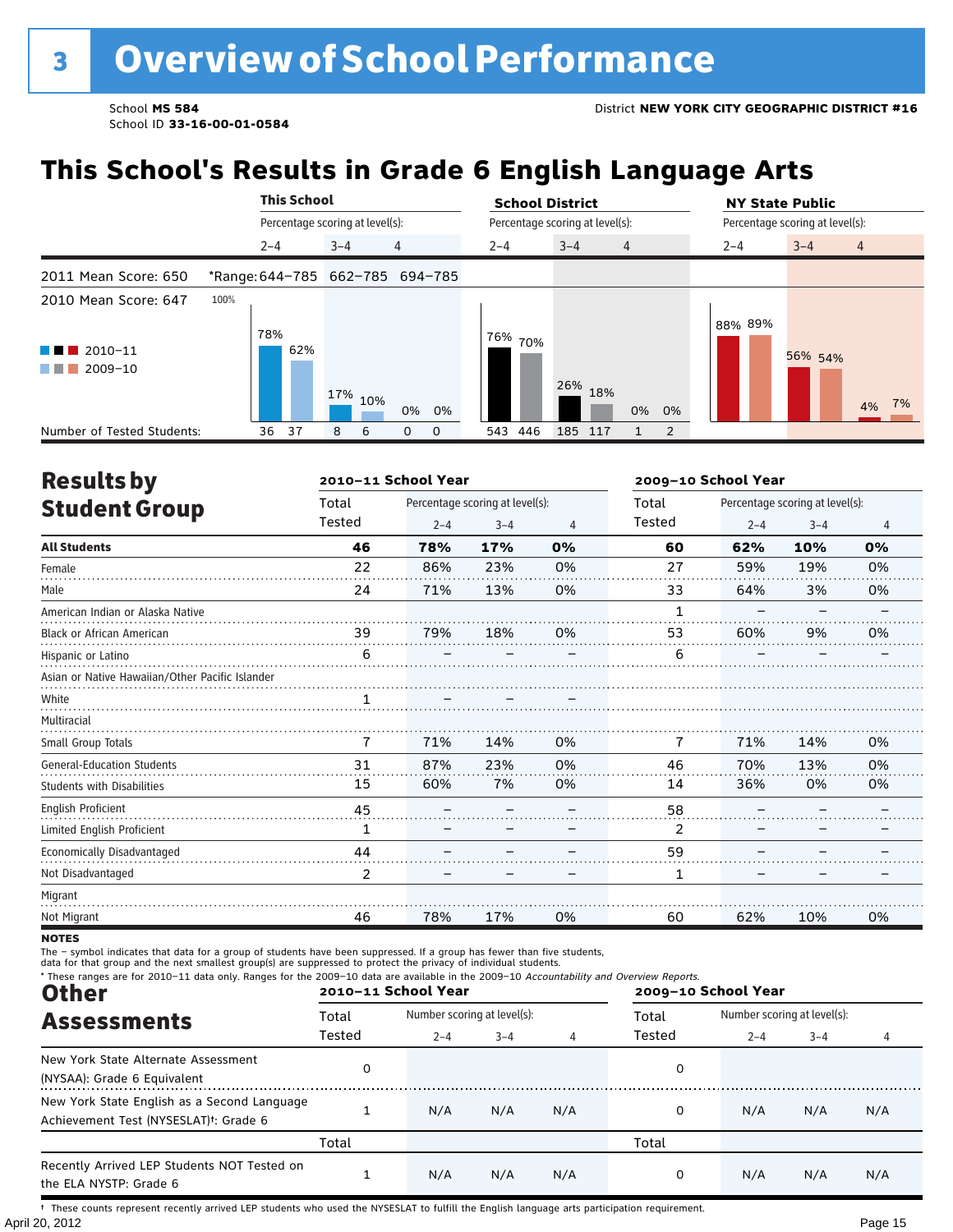### **This School's Results in Grade 6 Mathematics**

|                                                                                                     |      |         | <b>This School</b>              |         |    |                                 |                                 | <b>School District</b> |         |                                 | <b>NY State Public</b> |                           |  |  |
|-----------------------------------------------------------------------------------------------------|------|---------|---------------------------------|---------|----|---------------------------------|---------------------------------|------------------------|---------|---------------------------------|------------------------|---------------------------|--|--|
|                                                                                                     |      |         | Percentage scoring at level(s): |         |    |                                 | Percentage scoring at level(s): |                        |         | Percentage scoring at level(s): |                        |                           |  |  |
|                                                                                                     |      | $2 - 4$ |                                 | $3 - 4$ |    | $\overline{4}$                  |                                 | $2 - 4$                | $3 - 4$ | $\overline{4}$                  | $2 - 4$                | $3 - 4$<br>$\overline{4}$ |  |  |
| 2011 Mean Score: 649                                                                                |      |         |                                 |         |    | *Range: 640-780 674-780 700-780 |                                 |                        |         |                                 |                        |                           |  |  |
| 2010 Mean Score: 653<br>$\blacksquare$ 2010-11<br><b>The Common</b><br>2009-10<br><b>The Common</b> | 100% |         | 66% 69%                         | 21% 26% |    | 4% 3%                           |                                 | 84%<br>79%             | 38% 31% | 11% 7%                          | 92% 92%                | 63% 61%<br>26% 27%        |  |  |
| Number of Tested Students:                                                                          |      | 31      | 42                              | 10      | 16 | $\overline{2}$<br>2             |                                 | 505<br>601             | 274 198 | 76 46                           |                        |                           |  |  |

| <b>Results by</b>                               |        | 2010-11 School Year |                                 |    | 2009-10 School Year |         |                                 |     |  |  |
|-------------------------------------------------|--------|---------------------|---------------------------------|----|---------------------|---------|---------------------------------|-----|--|--|
| <b>Student Group</b>                            | Total  |                     | Percentage scoring at level(s): |    | Total               |         | Percentage scoring at level(s): |     |  |  |
|                                                 | Tested | $2 - 4$             | $3 - 4$                         | 4  | Tested              | $2 - 4$ | $3 - 4$                         | 4   |  |  |
| <b>All Students</b>                             | 47     | 66%                 | 21%                             | 4% | 61                  | 69%     | 26%                             | 3%  |  |  |
| Female                                          | 23     | 78%                 | 17%                             | 4% | 28                  | 75%     | 25%                             | 0%  |  |  |
| Male                                            | 24     | 54%                 | 25%                             | 4% | 33                  | 64%     | 27%                             | 6%  |  |  |
| American Indian or Alaska Native                |        |                     |                                 |    | 1                   |         |                                 |     |  |  |
| <b>Black or African American</b>                | 39     | 74%                 | 23%                             | 5% | 53                  | 70%     | 28%                             | 2%  |  |  |
| Hispanic or Latino                              |        |                     |                                 |    |                     |         |                                 |     |  |  |
| Asian or Native Hawaiian/Other Pacific Islander |        |                     |                                 |    |                     |         |                                 |     |  |  |
| White                                           |        |                     |                                 |    |                     |         |                                 |     |  |  |
| Multiracial                                     |        |                     |                                 |    |                     |         |                                 |     |  |  |
| Small Group Totals                              | 8      | 25%                 | 13%                             | 0% | 8                   | 63%     | 13%                             | 13% |  |  |
| <b>General-Education Students</b>               | 32     | 72%                 | 31%                             | 6% | 45                  | 80%     | 33%                             | 4%  |  |  |
| <b>Students with Disabilities</b>               | 15     | 53%                 | 0%                              | 0% | 16                  | 38%     | 6%                              | 0%  |  |  |
| <b>English Proficient</b>                       | 45     |                     |                                 |    | 59                  |         |                                 |     |  |  |
| Limited English Proficient                      | 2      |                     |                                 |    | 2                   |         |                                 |     |  |  |
| Economically Disadvantaged                      | 45     |                     |                                 |    | 60                  |         |                                 |     |  |  |
| Not Disadvantaged                               | 2      |                     |                                 |    | 1                   |         |                                 |     |  |  |
| Migrant                                         |        |                     |                                 |    |                     |         |                                 |     |  |  |
| Not Migrant                                     | 47     | 66%                 | 21%                             | 4% | 61                  | 69%     | 26%                             | 3%  |  |  |
|                                                 |        |                     |                                 |    |                     |         |                                 |     |  |  |

**NOTES** 

The – symbol indicates that data for a group of students have been suppressed. If a group has fewer than five students,<br>data for that group and the next smallest group(s) are suppressed to protect the privacy of individual

| <b>Other</b>                                                       |        | 2010-11 School Year         |         | 2009-10 School Year |        |                             |         |  |  |  |
|--------------------------------------------------------------------|--------|-----------------------------|---------|---------------------|--------|-----------------------------|---------|--|--|--|
| <b>Assessments</b>                                                 | Total  | Number scoring at level(s): |         |                     | Total  | Number scoring at level(s): |         |  |  |  |
|                                                                    | Tested | $2 - 4$                     | $3 - 4$ |                     | Tested | $2 - 4$                     | $3 - 4$ |  |  |  |
| New York State Alternate Assessment<br>(NYSAA): Grade 6 Equivalent |        |                             |         |                     |        |                             |         |  |  |  |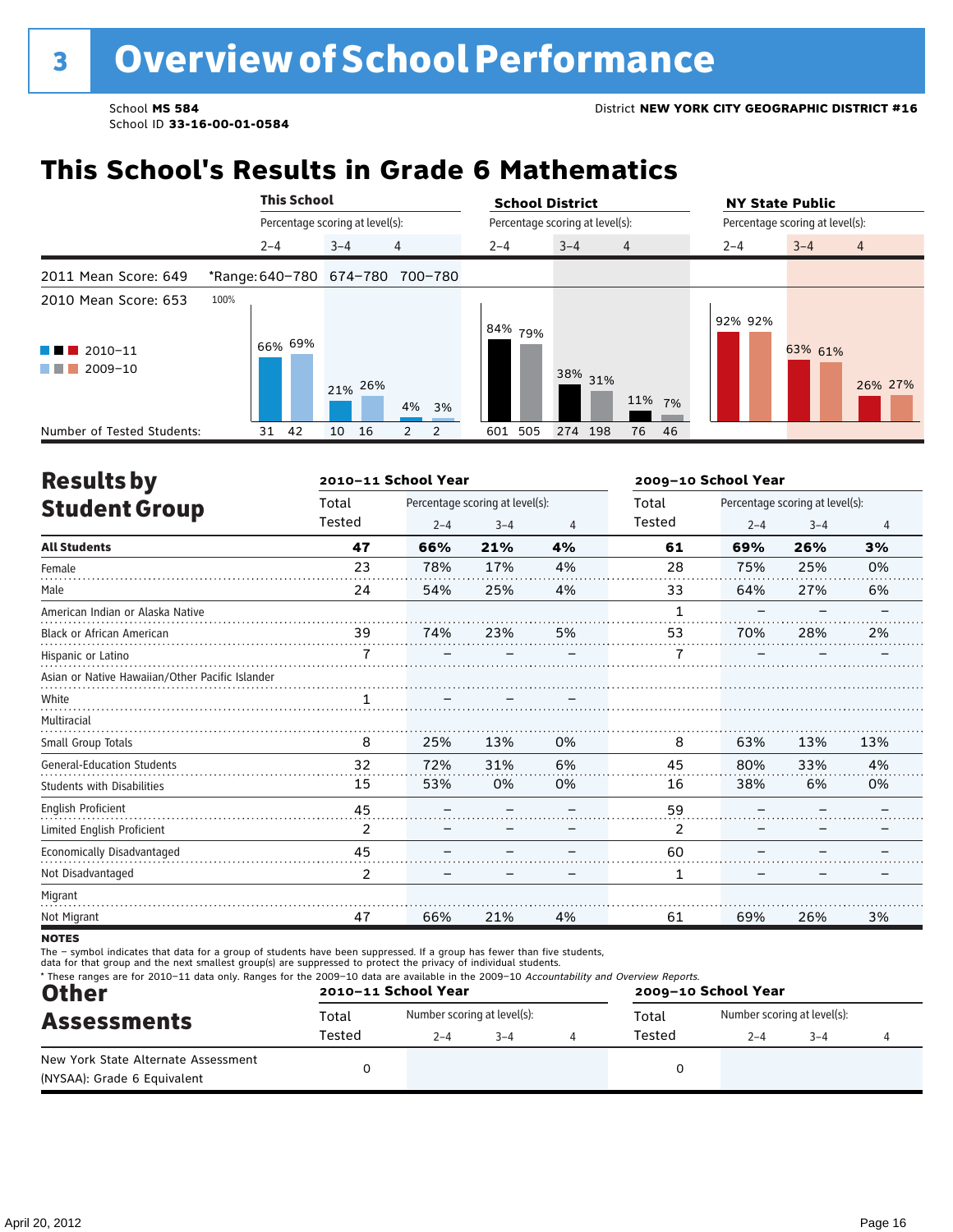# **This School's Results in Grade 7 English Language Arts**

|                                                                                           |                                 | <b>This School</b> |                                 |                |         |     | <b>School District</b>          |                |         | <b>NY State Public</b>          |                |  |  |
|-------------------------------------------------------------------------------------------|---------------------------------|--------------------|---------------------------------|----------------|---------|-----|---------------------------------|----------------|---------|---------------------------------|----------------|--|--|
|                                                                                           |                                 |                    | Percentage scoring at level(s): |                |         |     | Percentage scoring at level(s): |                |         | Percentage scoring at level(s): |                |  |  |
|                                                                                           | $2 - 4$                         |                    | $3 - 4$                         | $\overline{4}$ | $2 - 4$ |     | $3 - 4$                         | $\overline{4}$ | $2 - 4$ | $3 - 4$                         | $\overline{4}$ |  |  |
| 2011 Mean Score: 649                                                                      | *Range: 642-790 665-790 698-790 |                    |                                 |                |         |     |                                 |                |         |                                 |                |  |  |
| 2010 Mean Score: 647<br>$\blacksquare$ 2010-11<br>a sa na<br>2009-10<br><b>The Common</b> | 100%<br>84%                     | 69%                | 9% 9%                           | 0% 1%          | 83%     | 74% | 18% 21%                         | 0% 1%          | 91% 90% | 48% 50%                         | 11%<br>4%      |  |  |
| Number of Tested Students:                                                                | 56                              | 62                 | 6<br>8                          | 0              | 541     | 507 | 118<br>143                      | 8              |         |                                 |                |  |  |

| <b>Results by</b>                               |        | 2010-11 School Year |                                 |    | 2009-10 School Year |         |                                 |                |  |
|-------------------------------------------------|--------|---------------------|---------------------------------|----|---------------------|---------|---------------------------------|----------------|--|
| <b>Student Group</b>                            | Total  |                     | Percentage scoring at level(s): |    | Total               |         | Percentage scoring at level(s): |                |  |
|                                                 | Tested | $2 - 4$             | $3 - 4$                         | 4  | Tested              | $2 - 4$ | $3 - 4$                         | $\overline{4}$ |  |
| <b>All Students</b>                             | 67     | 84%                 | 9%                              | 0% | 90                  | 69%     | 9%                              | 1%             |  |
| Female                                          | 36     | 83%                 | 8%                              | 0% | 42                  | 67%     | 7%                              | 0%             |  |
| Male                                            | 31     | 84%                 | 10%                             | 0% | 48                  | 71%     | 10%                             | 2%             |  |
| American Indian or Alaska Native                | 1      |                     |                                 |    | $\overline{2}$      |         |                                 |                |  |
| <b>Black or African American</b>                | 59     | 85%                 | 10%                             | 0% | 74                  | 69%     | 8%                              | 1%             |  |
| Hispanic or Latino                              | 6      |                     |                                 |    | 14                  |         |                                 |                |  |
| Asian or Native Hawaiian/Other Pacific Islander |        |                     |                                 |    |                     |         |                                 |                |  |
| White                                           |        |                     |                                 |    |                     |         |                                 |                |  |
| Multiracial                                     |        |                     |                                 |    |                     |         |                                 |                |  |
| Small Group Totals                              | 8      | 75%                 | 0%                              | 0% | 16                  | 69%     | 13%                             | 0%             |  |
| <b>General-Education Students</b>               | 54     | 89%                 | 11%                             | 0% | 72                  | 81%     | 11%                             | 1%             |  |
| <b>Students with Disabilities</b>               | 13     | 62%                 | 0%                              | 0% | 18                  | 22%     | 0%                              | 0%             |  |
| <b>English Proficient</b>                       | 64     |                     |                                 |    | 89                  |         |                                 |                |  |
| Limited English Proficient                      | 3      |                     |                                 |    | 1                   |         |                                 |                |  |
| Economically Disadvantaged                      | 64     |                     |                                 |    | 89                  |         |                                 |                |  |
| Not Disadvantaged                               | 3      |                     |                                 |    | 1                   |         |                                 |                |  |
| Migrant                                         |        |                     |                                 |    |                     |         |                                 |                |  |
| Not Migrant                                     | 67     | 84%                 | 9%                              | 0% | 90                  | 69%     | 9%                              | 1%             |  |

**NOTES** 

The – symbol indicates that data for a group of students have been suppressed. If a group has fewer than five students,<br>data for that group and the next smallest group(s) are suppressed to protect the privacy of individual

| * These ranges are for 2010-11 data only. Ranges for the 2009-10 data are available in the 2009-10 Accountability and Overview Reports.<br><b>Other</b> |        | 2010-11 School Year         |         |     | 2009-10 School Year |                             |         |     |  |
|---------------------------------------------------------------------------------------------------------------------------------------------------------|--------|-----------------------------|---------|-----|---------------------|-----------------------------|---------|-----|--|
| <b>Assessments</b>                                                                                                                                      | Total  | Number scoring at level(s): |         |     | Total               | Number scoring at level(s): |         |     |  |
|                                                                                                                                                         | Tested | $2 - 4$                     | $3 - 4$ |     | Tested              | $2 - 4$                     | $3 - 4$ |     |  |
| New York State Alternate Assessment<br>(NYSAA): Grade 7 Equivalent                                                                                      | 0      |                             |         |     | 0                   |                             |         |     |  |
| New York State English as a Second Language<br>Achievement Test (NYSESLAT) <sup>t</sup> : Grade 7                                                       | 0      | N/A                         | N/A     | N/A |                     | N/A                         | N/A     | N/A |  |
|                                                                                                                                                         | Total  |                             |         |     | Total               |                             |         |     |  |
| Recently Arrived LEP Students NOT Tested on<br>the ELA NYSTP: Grade 7                                                                                   | 0      | N/A                         | N/A     | N/A |                     | N/A                         | N/A     | N/A |  |

April 20, 2012 Page 17 † These counts represent recently arrived LEP students who used the NYSESLAT to fulfill the English language arts participation requirement.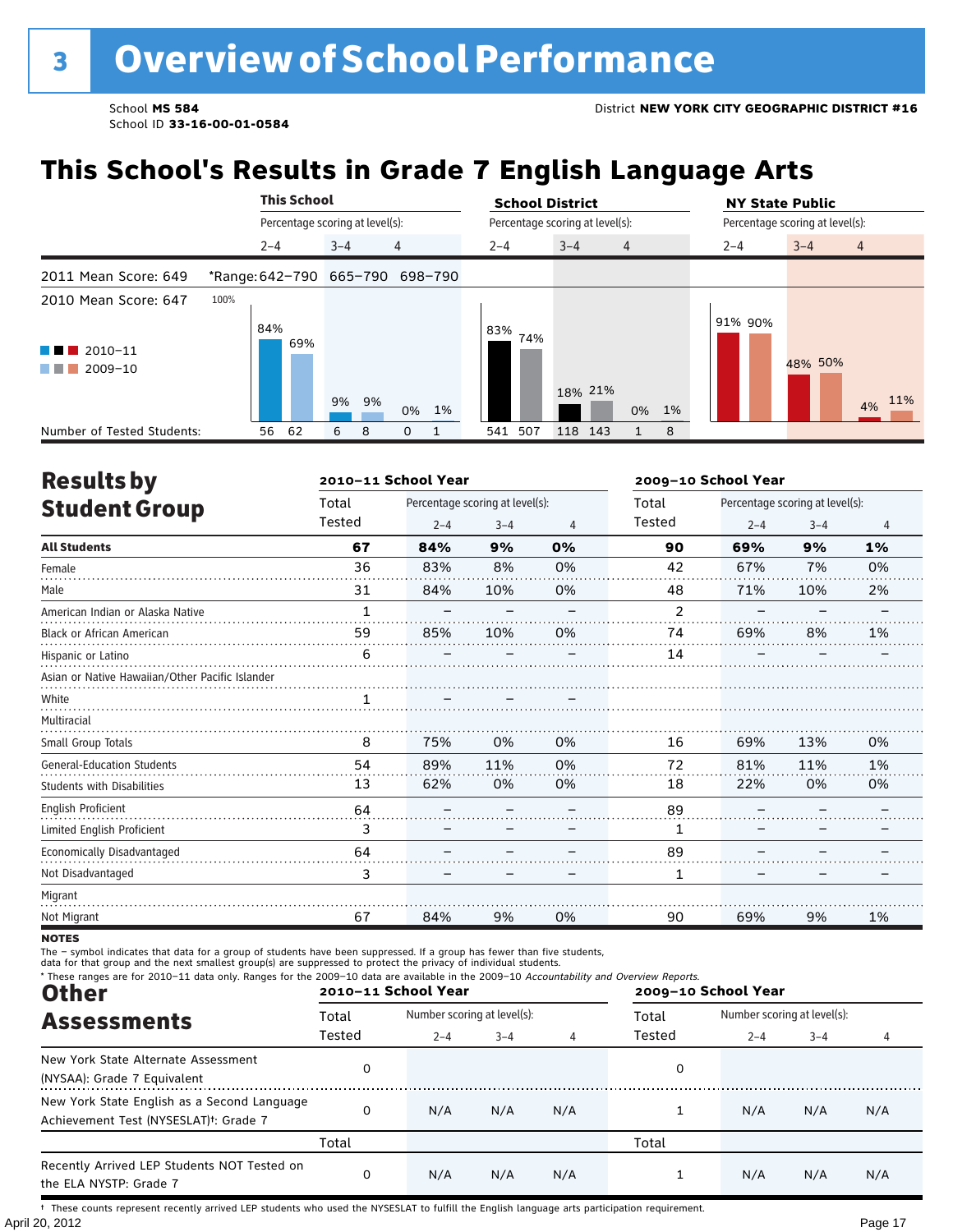### **This School's Results in Grade 7 Mathematics**

|                                                                                                                                                                                    |      | <b>This School</b>              |     |         |    |                                 | <b>School District</b>          |         |                |          |         | <b>NY State Public</b>          |                |
|------------------------------------------------------------------------------------------------------------------------------------------------------------------------------------|------|---------------------------------|-----|---------|----|---------------------------------|---------------------------------|---------|----------------|----------|---------|---------------------------------|----------------|
|                                                                                                                                                                                    |      | Percentage scoring at level(s): |     |         |    |                                 | Percentage scoring at level(s): |         |                |          |         | Percentage scoring at level(s): |                |
|                                                                                                                                                                                    |      | $2 - 4$                         |     | $3 - 4$ |    | 4                               | $2 - 4$                         | $3 - 4$ | $\overline{4}$ |          | $2 - 4$ | $3 - 4$                         | $\overline{4}$ |
| 2011 Mean Score: 650                                                                                                                                                               |      |                                 |     |         |    | *Range: 639-800 670-800 694-800 |                                 |         |                |          |         |                                 |                |
| 2010 Mean Score: 645<br>$\blacksquare$ 2010-11<br>a kacamatan ing Kabupatèn Kabupatèn Ing Kabupatèn Ing Kabupatèn Kabupatèn Kabupatèn Kabupatèn Kabupatèn Kabupa<br>2009-10<br>. . | 100% | 73%                             | 81% | 24% 19% |    | 1% 3%                           | 82% 81%                         | 35% 34% |                | 7%<br>6% | 92% 92% | 65% 62%                         | 30% 29%        |
| Number of Tested Students:                                                                                                                                                         |      | 73<br>49                        |     | 16      | 17 | 3                               | 539 553                         | 232 234 |                | 42<br>47 |         |                                 |                |

| <b>Results by</b>                               |              | 2010-11 School Year |                                 |    | 2009-10 School Year |         |                                 |                |
|-------------------------------------------------|--------------|---------------------|---------------------------------|----|---------------------|---------|---------------------------------|----------------|
| <b>Student Group</b>                            | Total        |                     | Percentage scoring at level(s): |    | Total               |         | Percentage scoring at level(s): |                |
|                                                 | Tested       | $2 - 4$             | $3 - 4$                         | 4  | Tested              | $2 - 4$ | $3 - 4$                         | $\overline{4}$ |
| <b>All Students</b>                             | 67           | 73%                 | 24%                             | 1% | 90                  | 81%     | 19%                             | 3%             |
| Female                                          | 36           | 75%                 | 22%                             | 0% | 42                  | 76%     | 17%                             | 2%             |
| Male                                            | 31           | 71%                 | 26%                             | 3% | 48                  | 85%     | 21%                             | 4%             |
| American Indian or Alaska Native                | $\mathbf{1}$ |                     |                                 |    | $\mathcal{P}$       |         |                                 |                |
| <b>Black or African American</b>                | 59           | 75%                 | 25%                             | 2% | 74                  | 84%     | 16%                             | 4%             |
| Hispanic or Latino                              | 6            |                     |                                 |    | 14                  |         |                                 |                |
| Asian or Native Hawaiian/Other Pacific Islander |              |                     |                                 |    |                     |         |                                 |                |
| White                                           | 1            |                     |                                 |    |                     |         |                                 |                |
| Multiracial                                     |              |                     |                                 |    |                     |         |                                 |                |
| Small Group Totals                              | 8            | 63%                 | 13%                             | 0% | 16                  | 69%     | 31%                             | 0%             |
| <b>General-Education Students</b>               | 54           | 80%                 | 30%                             | 2% | 73                  | 89%     | 22%                             | 4%             |
| <b>Students with Disabilities</b>               | 13           | 46%                 | 0%                              | 0% | 17                  | 47%     | 6%                              | 0%             |
| English Proficient                              | 64           |                     |                                 |    | 88                  |         |                                 |                |
| Limited English Proficient                      | 3            |                     |                                 |    | 2                   |         |                                 |                |
| Economically Disadvantaged                      | 64           |                     |                                 |    | 89                  |         |                                 |                |
| Not Disadvantaged                               | 3            |                     |                                 |    | 1                   |         |                                 |                |
| Migrant                                         |              |                     |                                 |    |                     |         |                                 |                |
| Not Migrant                                     | 67           | 73%                 | 24%                             | 1% | 90                  | 81%     | 19%                             | 3%             |
|                                                 |              |                     |                                 |    |                     |         |                                 |                |

**NOTES** 

The – symbol indicates that data for a group of students have been suppressed. If a group has fewer than five students,<br>data for that group and the next smallest group(s) are suppressed to protect the privacy of individual

| <b>Other</b>                                                       |        | 2010-11 School Year         |         |        | 2009-10 School Year         |         |  |  |
|--------------------------------------------------------------------|--------|-----------------------------|---------|--------|-----------------------------|---------|--|--|
| <b>Assessments</b>                                                 | Total  | Number scoring at level(s): |         | Total  | Number scoring at level(s): |         |  |  |
|                                                                    | Tested | $2 - 4$                     | $3 - 4$ | Tested | $2 - 4$                     | $3 - 4$ |  |  |
| New York State Alternate Assessment<br>(NYSAA): Grade 7 Equivalent |        |                             |         |        |                             |         |  |  |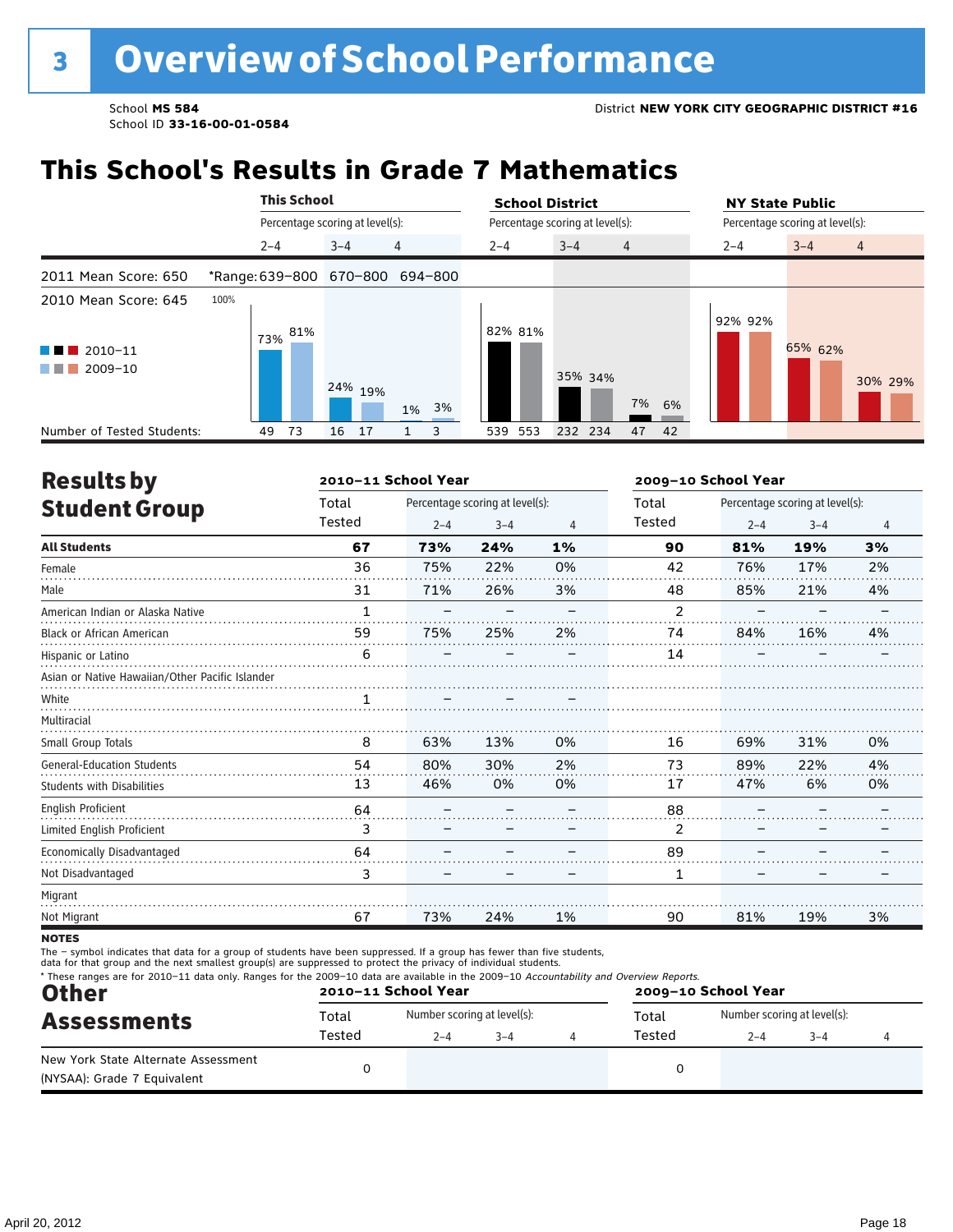# **This School's Results in Grade 8 English Language Arts**

|                                                                                                   |                                 | <b>This School</b> |                                 |    |       |         | <b>School District</b>          |         |                |    |         | <b>NY State Public</b>          |                |    |
|---------------------------------------------------------------------------------------------------|---------------------------------|--------------------|---------------------------------|----|-------|---------|---------------------------------|---------|----------------|----|---------|---------------------------------|----------------|----|
|                                                                                                   |                                 |                    | Percentage scoring at level(s): |    |       |         | Percentage scoring at level(s): |         |                |    |         | Percentage scoring at level(s): |                |    |
|                                                                                                   | $2 - 4$                         |                    | $3 - 4$                         | 4  |       | $2 - 4$ |                                 | $3 - 4$ | $\overline{4}$ |    | $2 - 4$ | $3 - 4$                         | $\overline{4}$ |    |
| 2011 Mean Score: 641                                                                              | *Range: 628-790 658-790 699-790 |                    |                                 |    |       |         |                                 |         |                |    |         |                                 |                |    |
| 2010 Mean Score: 639<br>$\blacksquare$ 2010-11<br>and the control<br>2009-10<br><b>The Common</b> | 100%                            | 78% 82%            | 13%                             |    |       | 83%     | 78%                             | 23% 19% |                |    | 92% 91% | 47% 51%                         |                |    |
|                                                                                                   |                                 |                    |                                 | 6% | 0% 0% |         |                                 |         | 0%             | 1% |         |                                 | 2%             | 8% |
| Number of Tested Students:                                                                        | 70                              | 70                 | 12<br>5                         | 0  | 0     | 588     | 636                             | 165 156 |                | 5  |         |                                 |                |    |

| <b>Results by</b>                               |                | 2010-11 School Year |                                 |    | 2009-10 School Year |         |                                 |                |
|-------------------------------------------------|----------------|---------------------|---------------------------------|----|---------------------|---------|---------------------------------|----------------|
| <b>Student Group</b>                            | Total          |                     | Percentage scoring at level(s): |    | Total               |         | Percentage scoring at level(s): |                |
|                                                 | Tested         | $2 - 4$             | $3 - 4$                         | 4  | Tested              | $2 - 4$ | $3 - 4$                         | $\overline{4}$ |
| <b>All Students</b>                             | 90             | 78%                 | 13%                             | 0% | 85                  | 82%     | 6%                              | 0%             |
| Female                                          | 42             | 74%                 | 10%                             | 0% | 44                  | 86%     | 2%                              | 0%             |
| Male                                            | 48             | 81%                 | 17%                             | 0% | 41                  | 78%     | 10%                             | 0%             |
| American Indian or Alaska Native                | $\overline{2}$ |                     |                                 |    |                     |         |                                 |                |
| <b>Black or African American</b>                | 75             | 77%                 | 15%                             | 0% | 77                  | 83%     | 6%                              | 0%             |
| Hispanic or Latino                              | 13             |                     |                                 |    | 7                   |         |                                 |                |
| Asian or Native Hawaiian/Other Pacific Islander |                |                     |                                 |    |                     |         |                                 |                |
| White                                           |                |                     |                                 |    |                     |         |                                 |                |
| Multiracial                                     |                |                     |                                 |    |                     |         |                                 |                |
| Small Group Totals                              | 15             | 80%                 | 7%                              | 0% | 8                   | 75%     | 0%                              | 0%             |
| <b>General-Education Students</b>               | 75             | 85%                 | 16%                             | 0% | 70                  | 87%     | 7%                              | 0%             |
| <b>Students with Disabilities</b>               | 15             | 40%                 | 0%                              | 0% | 15                  | 60%     | 0%                              | 0%             |
| English Proficient                              | 89             |                     |                                 |    | 83                  |         |                                 |                |
| Limited English Proficient                      | 1              |                     |                                 |    | 2                   |         |                                 |                |
| Economically Disadvantaged                      | 86             |                     |                                 |    | 81                  |         |                                 |                |
| Not Disadvantaged                               | 4              |                     |                                 |    | 4                   |         |                                 |                |
| Migrant                                         |                |                     |                                 |    |                     |         |                                 |                |
| Not Migrant                                     | 90             | 78%                 | 13%                             | 0% | 85                  | 82%     | 6%                              | 0%             |

**NOTES** 

The – symbol indicates that data for a group of students have been suppressed. If a group has fewer than five students,<br>data for that group and the next smallest group(s) are suppressed to protect the privacy of individual

| * These ranges are for 2010-11 data only. Ranges for the 2009-10 data are available in the 2009-10 Accountability and Overview Reports.<br><b>Other</b> |        | 2010-11 School Year         |         |     |        | 2009-10 School Year         |         |     |  |
|---------------------------------------------------------------------------------------------------------------------------------------------------------|--------|-----------------------------|---------|-----|--------|-----------------------------|---------|-----|--|
| <b>Assessments</b>                                                                                                                                      | Total  | Number scoring at level(s): |         |     | Total  | Number scoring at level(s): |         |     |  |
|                                                                                                                                                         | Tested | $2 - 4$                     | $3 - 4$ | 4   | Tested | $2 - 4$                     | $3 - 4$ | 4   |  |
| New York State Alternate Assessment<br>(NYSAA): Grade 8 Equivalent                                                                                      | 0      |                             |         |     | 0      |                             |         |     |  |
| New York State English as a Second Language<br>Achievement Test (NYSESLAT) <sup>+</sup> : Grade 8                                                       | 0      | N/A                         | N/A     | N/A |        | N/A                         | N/A     | N/A |  |
|                                                                                                                                                         | Total  |                             |         |     | Total  |                             |         |     |  |
| Recently Arrived LEP Students NOT Tested on<br>the ELA NYSTP: Grade 8                                                                                   | 0      | N/A                         | N/A     | N/A |        | N/A                         | N/A     | N/A |  |

April 20, 2012 Page 19 † These counts represent recently arrived LEP students who used the NYSESLAT to fulfill the English language arts participation requirement.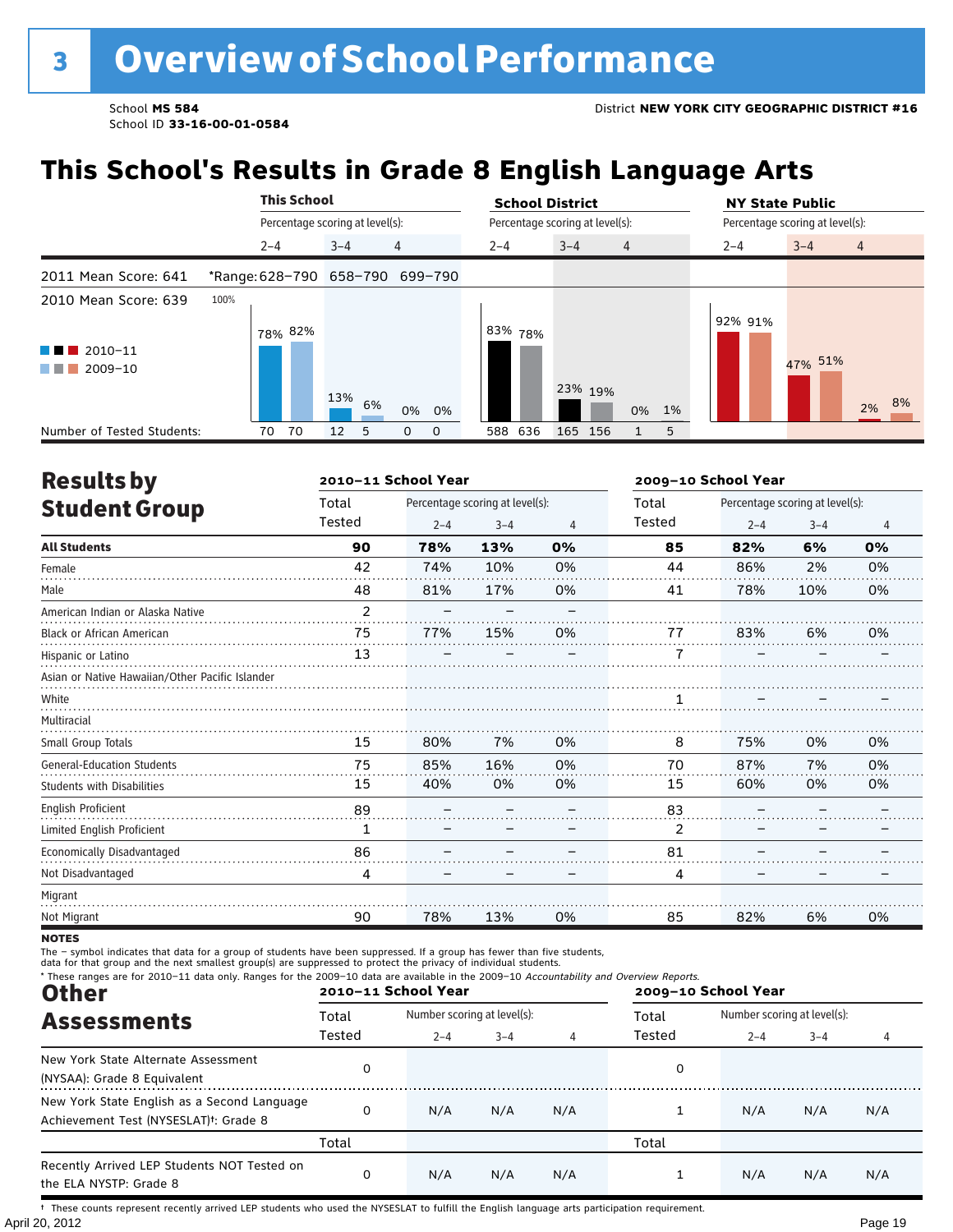### **This School's Results in Grade 8 Mathematics**

|                                                                                               |      |         | <b>This School</b>              |         |     |                                 | <b>School District</b>          |            |                |    | <b>NY State Public</b>          |         |                |
|-----------------------------------------------------------------------------------------------|------|---------|---------------------------------|---------|-----|---------------------------------|---------------------------------|------------|----------------|----|---------------------------------|---------|----------------|
|                                                                                               |      |         | Percentage scoring at level(s): |         |     |                                 | Percentage scoring at level(s): |            |                |    | Percentage scoring at level(s): |         |                |
|                                                                                               |      | $2 - 4$ |                                 | $3 - 4$ |     | 4                               | $2 - 4$                         | $3 - 4$    | $\overline{4}$ |    | $2 - 4$                         | $3 - 4$ | $\overline{4}$ |
| 2011 Mean Score: 648                                                                          |      |         |                                 |         |     | *Range: 639-775 674-775 704-775 |                                 |            |                |    |                                 |         |                |
| 2010 Mean Score: 650<br>$\blacksquare$ 2010-11<br><b>TERRITORIA</b><br>$2009 - 10$<br>a sa na | 100% | 76%     | 67%                             | 23%     | 11% | 2%<br>1%                        | 82% 79%                         | 38%<br>27% | 6%             | 6% | 91% 91%                         | 60% 55% | 18% 18%        |
| Number of Tested Students:                                                                    |      | 69      | 58                              | 21      | 10  | 2                               | 640<br>587                      | 270 218    | 42             | 50 |                                 |         |                |

| <b>Results by</b>                               |                | 2010-11 School Year |                                 |    | 2009-10 School Year |         |                                 |    |
|-------------------------------------------------|----------------|---------------------|---------------------------------|----|---------------------|---------|---------------------------------|----|
| <b>Student Group</b>                            | Total          |                     | Percentage scoring at level(s): |    | Total               |         | Percentage scoring at level(s): |    |
|                                                 | Tested         | $2 - 4$             | $3 - 4$                         | 4  | Tested              | $2 - 4$ | $3 - 4$                         | 4  |
| <b>All Students</b>                             | 91             | 76%                 | 23%                             | 1% | 87                  | 67%     | 11%                             | 2% |
| Female                                          | 42             | 69%                 | 14%                             | 2% | 43                  | 67%     | 12%                             | 2% |
| Male                                            | 49             | 82%                 | 31%                             | 0% | 44                  | 66%     | 11%                             | 2% |
| American Indian or Alaska Native                | $\overline{2}$ |                     |                                 |    |                     |         |                                 |    |
| <b>Black or African American</b>                | 75             | 76%                 | 24%                             | 1% | 78                  | 67%     | 12%                             | 3% |
| Hispanic or Latino                              | 14             |                     |                                 |    | 8                   |         |                                 |    |
| Asian or Native Hawaiian/Other Pacific Islander |                |                     |                                 |    |                     |         |                                 |    |
| White                                           |                |                     |                                 |    |                     |         |                                 |    |
| Multiracial                                     |                |                     |                                 |    |                     |         |                                 |    |
| Small Group Totals                              | 16             | 75%                 | 19%                             | 0% | 9                   | 67%     | 11%                             | 0% |
| <b>General-Education Students</b>               | 76             | 84%                 | 26%                             | 1% | 74                  | 66%     | 14%                             | 3% |
| <b>Students with Disabilities</b>               | 15             | 33%                 | 7%                              | 0% | 13                  | 69%     | 0%                              | 0% |
| <b>English Proficient</b>                       | 90             |                     |                                 |    | 84                  |         |                                 |    |
| Limited English Proficient                      | 1              |                     |                                 |    | 3                   |         |                                 |    |
| Economically Disadvantaged                      | 87             |                     |                                 |    | 83                  |         |                                 |    |
| Not Disadvantaged                               | 4              |                     |                                 |    | 4                   |         |                                 |    |
| Migrant                                         |                |                     |                                 |    |                     |         |                                 |    |
| Not Migrant                                     | 91             | 76%                 | 23%                             | 1% | 87                  | 67%     | 11%                             | 2% |
|                                                 |                |                     |                                 |    |                     |         |                                 |    |

**NOTES** 

The – symbol indicates that data for a group of students have been suppressed. If a group has fewer than five students,

data for that group and the next smallest group(s) are suppressed to protect the privacy of individual students.

| <b>Other</b>                                                       |        | 2010-11 School Year         |         |        | 2009-10 School Year         |         |  |
|--------------------------------------------------------------------|--------|-----------------------------|---------|--------|-----------------------------|---------|--|
| <b>Assessments</b>                                                 | Total  | Number scoring at level(s): |         | Total  | Number scoring at level(s): |         |  |
|                                                                    | Tested | $2 - 4$                     | $3 - 4$ | Tested | $2 - 4$                     | $3 - 4$ |  |
| New York State Alternate Assessment<br>(NYSAA): Grade 8 Equivalent |        |                             |         |        |                             |         |  |